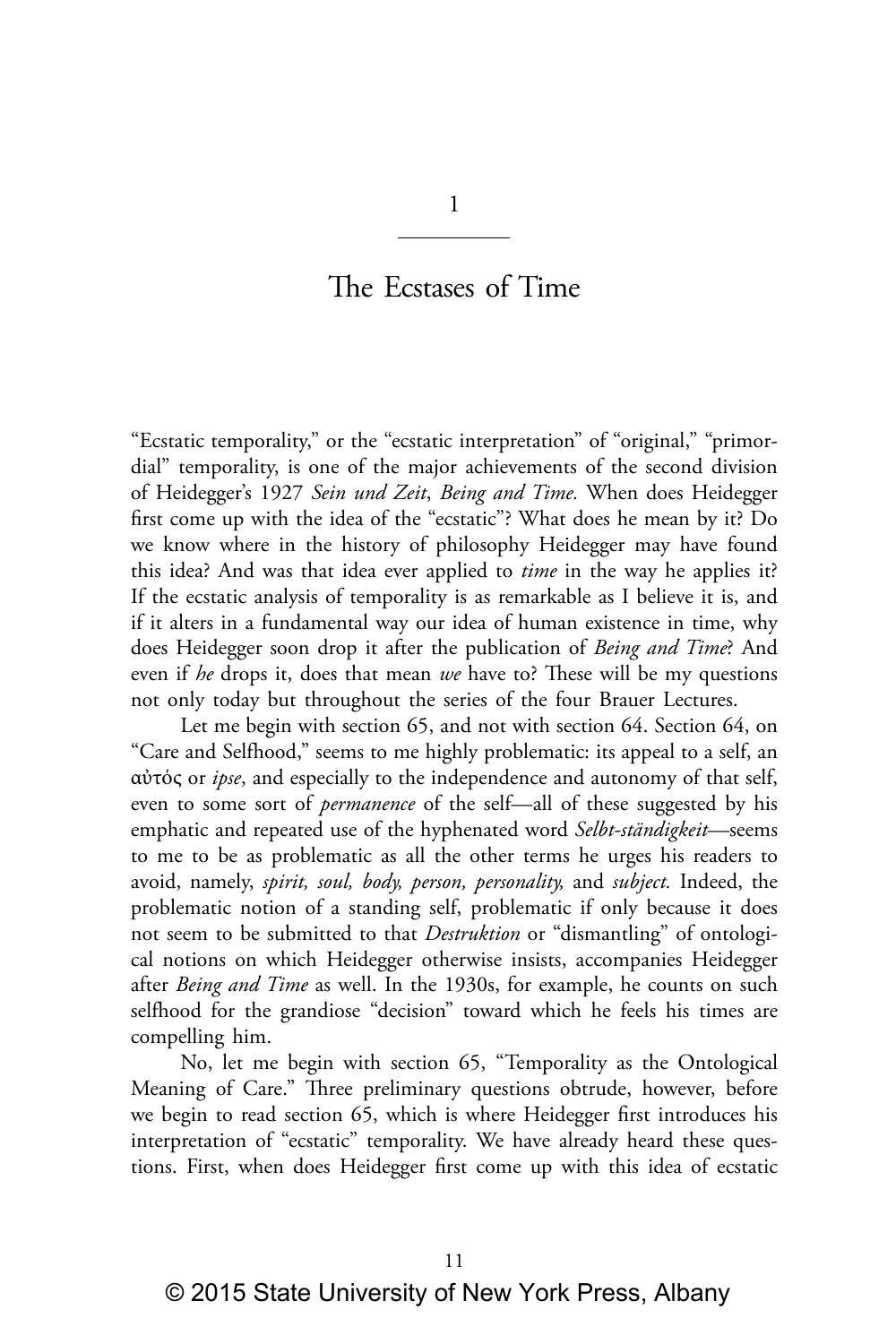temporality? Second, do we know where in the history of philosophy Heidegger may have found this idea of ecstasy, which he was able to apply to time? Third, if the ecstatic analysis, along with the analysis of being toward death, or toward "the end" of our mortal existence, is the great achievement of Division Two of *Sein und Zeit*, why does Heidegger soon drop it?

When does he first come up with the idea? Apparently, quite late in the writing of *Sein und Zeit.* During the summer semester of 1925 Heidegger teaches a lecture course titled *Prolegomena to the History of the Concept of Time*, now published as volume 20 of the Heidegger *Gesamtausgabe*. Surprisingly, the words and the idea of ecstatic temporality do not appear there. Time itself is understood to be "the guideline" of his inquiry "into the being of beings" (20:8), and yet, remarkably, there is not a hint of the ecstases. It is not as though the theme of time were new to Heidegger, either in 1925 or 1927. Indeed, his *venia legendi* lecture in July 1915 is on "The Concept of Time in the Discipline of History." Heidegger, we remember, serving as Husserl's assistant, had as his special assignment the phenomenology of the historical sciences. We could hardly expect the word *Ekstase* to appear in the *venia legendi* lecture, but what does appear there, presumably for the first time, is the notion of time *proper,* "authentic" time, as it were, *die eigentliche Zeit.* In his preliminary discussion of time as the measure of motion and acceleration in modern physics from Galileo through relativity theory, Heidegger comments on what it means to declare a particular instant of time the starting point of a measurement: "We make an incision into the timescale, so to speak, thereby destroying time proper [*die eigentliche*  Zeit] in its flow, and we cause it to cease. The flux freezes, becomes a plane surface [*Fläche*], and only as a plane surface is it measurable. Time becomes a homogeneous place-order, a scale, a parameter" (FS 366). Time for an historian, by contrast, is a matter of *qualitative* determinations, as Dilthey and Bergson have already insisted, qualitative in terms of (1) our assessing the authenticity of the historian's sources, (2) elaborating the context of the period under discussion, and (3) estimating in some nonarithmetic way the distance of our own world from the world under discussion. Periods and distances in the historical sciences do not succumb to measurement. Heidegger is particularly attuned to the problem of the historian's selection of themes for discussion and even his or her decisions about what counts as evidence; for these matters are shaped by his or her own history, indeed in ways that are seldom evident. By 1915 Heidegger is sensitive to issues of hermeneutics, although that word too does not yet appear.

Heidegger's focus on questions of time and history is clearly visible in every course he teaches and in every text he writes between 1915 and 1927.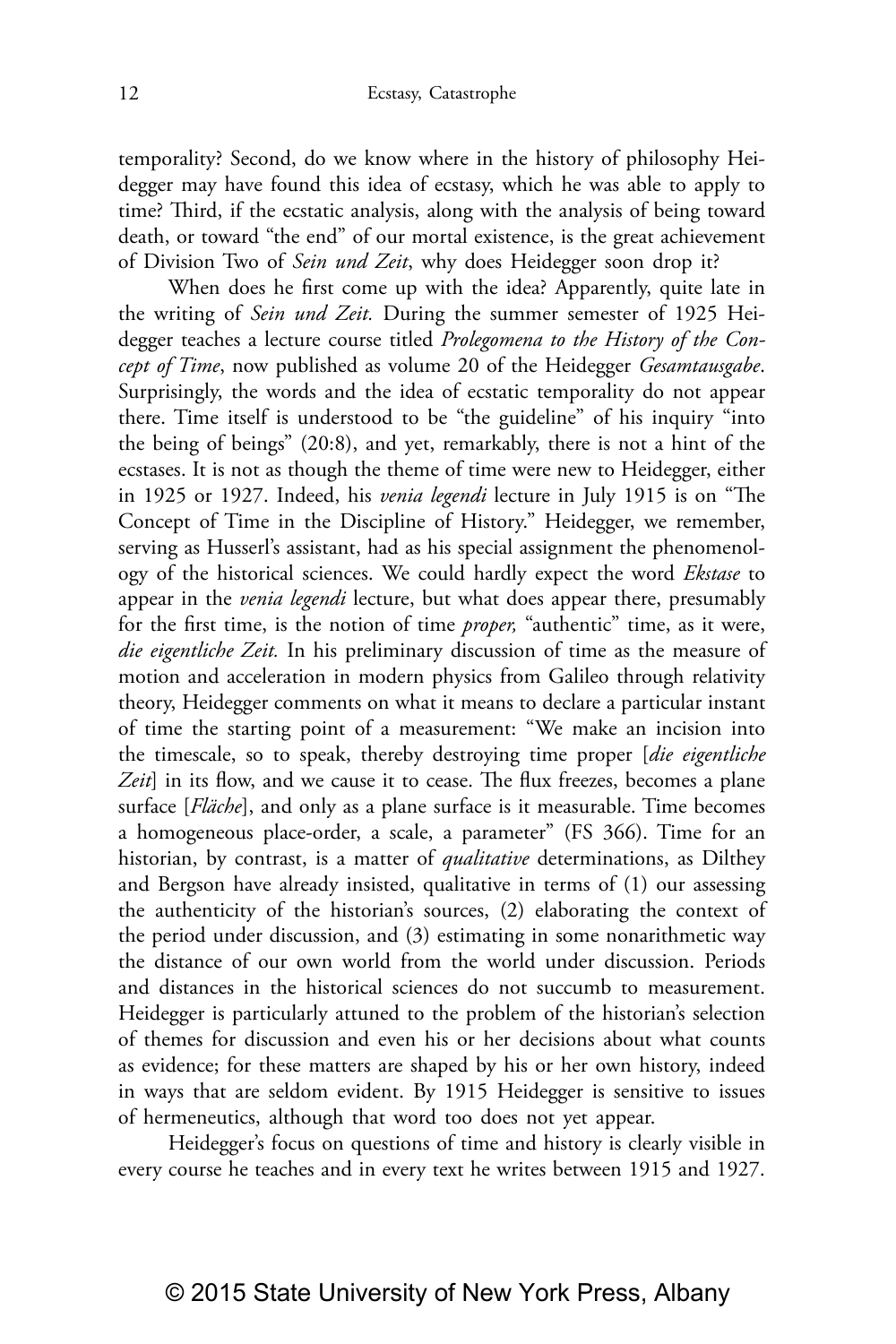It is to *Being and Time* that we must now turn, and yet I find it impossible to finish discussing the *venia legendi* lecture before mentioning the final example Heidegger offers to show how the historian reckons with, but does not measure, time and time periods. Heidegger cites the twelve weeks that it took the Prussian general August von Mackensen to reach the Russian-Polish *Festungsviereck*, a recent event in World War I. Those twelve weeks assume their proper importance, Heidegger says, only insofar as they reflect "the vast and powerful thrust of our allied troops [*die ungeheure Stoßkraft unserer verbündeten Truppen*]," the assuredness with which the "operational target" was chosen, and the "resistance" of the Russian army (FS 374). Such military examples will not be missing from Heidegger's lectures on Nietzsche two decades later, to say nothing yet of other texts from the late 1930s and early 1940s. They show how difficult it is for a philosopher as well as a historian to avoid those intrusions by contemporary events into one's selection of themes and examples. Indeed, in *Being and Time* Heidegger will take pains to show how existential-ontological analysis, in the pursuit of its aims, has to purge itself of the news of the day, as of "everydayness" or "dailiness" altogether. These military examples also show how impossible it is for Heidegger to purge himself of his *deutsch-nationales Denken* and the militancy that clings to it. The very "principle" of historical conceptuality, Heidegger concedes at the end of his *venia legendi* lecture, lies in the "value relation," *Wertbeziehung*, that permeates historical institutions such as the Church and the historians themselves. To repeat, these "value-relations," are seldom visible to the historian—or philosopher—him- or herself.

I realize that I may be getting sidetracked by this, but I cannot drop the matter before mentioning that, at least according to some reports I have seen, Walter Benjamin hated Heidegger's *venia legendi* lecture, which he may have heard—the two of them were students of Heinrich Rickert's in Freiburg during the years 1912 to 1913—and which in any case Benjamin would surely have read. Nevertheless, it would be worthwhile to compare in detail Heidegger's views in that lecture with Benjamin's *Kunstkritik* essay and the "critical-epistemological preface" to his *Trauerspiel* book, both of which appear to conform with Heidegger's main theses; it would be most instructive to compare that lecture with the late "On the Concept of History," which, with its stringent critique of historicism, opens a gap between Benjamin's mature conception and Heidegger's early conception of historical time. Yet even here, for instance, in Benjamin's criticism of our belief in progress and the "homogeneous" notion of time that underlies such a belief, we hear echoes of Heidegger's most strongly held views. In the *Schwarze Hefte* (96:183) we hear Heidegger say, "Expelled to the farthest remove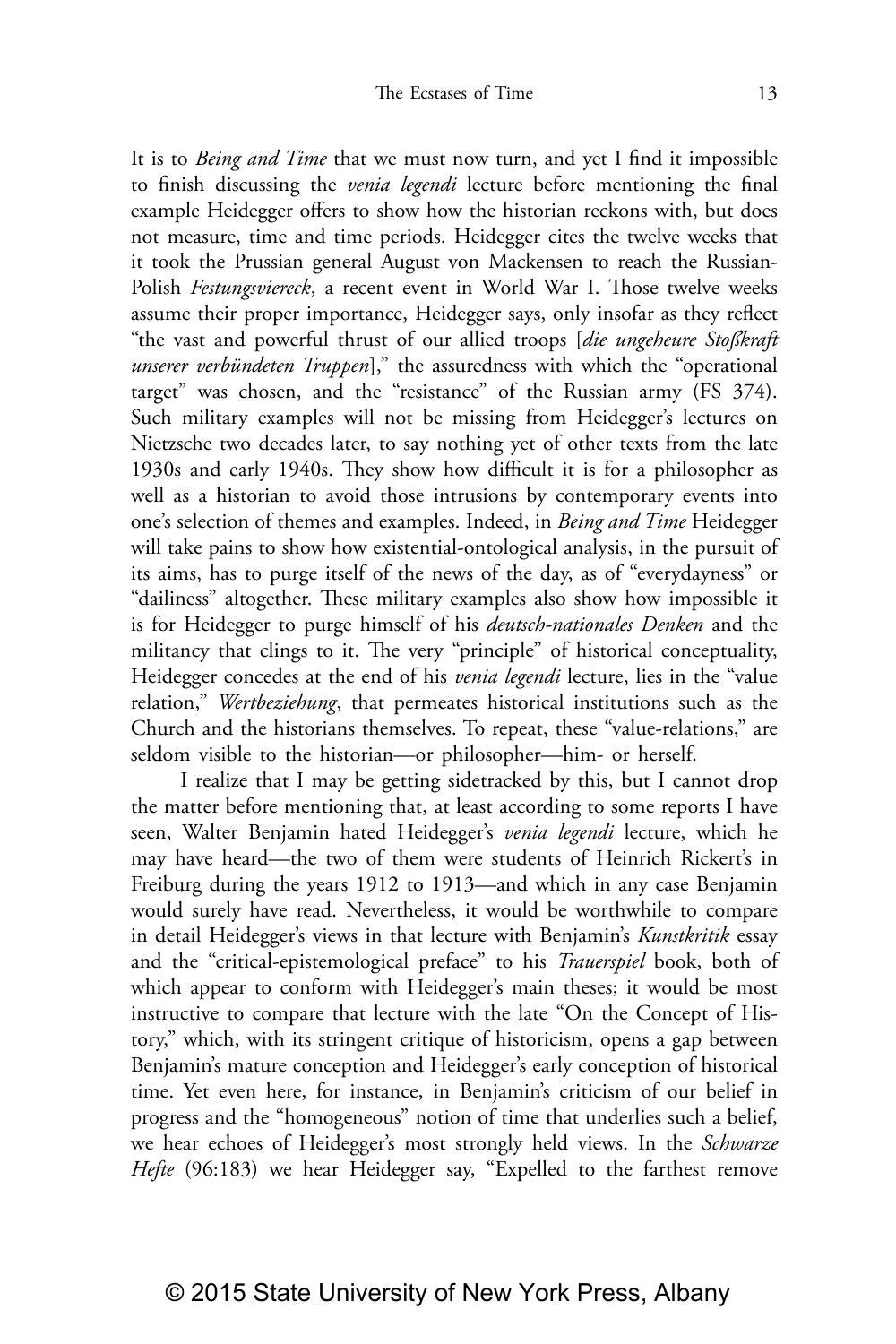from the truth of the historic are the historians," and Benjamin would be hard put to disagree, even though his sense of the "historic" would differ sharply from Heidegger's. But enough.<sup>1</sup>

Our second question was: Where in the history of philosophy might Heidegger have found, if only quite late in his writing of *Sein und Zeit*, the idea of ecstatic temporality? Not in Husserl, surely. And even though Heidegger does find Bergson's *Données immédiates de la conscience* compelling reading, which does not mean to say that he always interprets it well or fairly, "ecstasy" is not there, even if something of Bergsonian *élan* is already present, and *élan*, as *Schwingung* and *Schwung*, will be important for Heidegger's later thinking of time. Could it have been in Kierkegaard, then, or in the literature of mysticism? Perhaps. But there ecstasy would have to do with some sort of intervention of "eternity" into time, or at least with the temporary suspension of the temporal. Franz von Baader (1765–1841), in "On the Concept of Ekstasis as Metastasis," defines ecstasy as the temporary suspension of the interlacing of body, soul, and spirit, in anticipation of their complete separation in death.2 Whereas von Baader is an important source for Schelling, however, he is not such for Heidegger. Could it have been Schelling himself who gives Heidegger the word and the idea of ecstasis, inasmuch as Schelling uses the word ἔκστασις during his years in Erlangen? Let me take a moment to examine this possibility in detail.

Heidegger mentions "ecstatic temporality" briefly in the notes for his lecture course on Schelling during the Summer Semester of 1936. Among the three principal terms at the outset of Schelling's 1809 treatise on human freedom—*Wesen, Grund, Existenz—*the last means not the being on hand of

<sup>1.</sup> One more word on the question as to *when* ecstatic temporality becomes a theme for Heidegger. Even if ecstatic *temporality* is not discovered until quite late, it is important to note that both the "Dasein" of 1927 and the "factical life" of the early 1920s are "ecstatic" in many senses of that word. Dasein, as being in the world, is "out there"; and even when "factical life" bolts the door on its existence, preferring to live in dispersion and distraction (*Streuung, Zerstreuung*), something of its transcendence survives. Heidegger stresses that factical life is essentially "away from itself" and even "outside itself" (*Von-sich-weg, Aus-sich-hinaus*). It will therefore be a matter of remembering such ecstasies—as "everyday" and as "ruinous" as they may seem—when it comes to *time* and *temporality.* See my discussion of this at PO 40–41.

<sup>2.</sup> Franz von Baader, "Über den Begriff von Ekstasis als Metastasis," in *Schriften*, ed. Max Pulver (Leipzig: Insel Verlag, 1921), 232–42. My thanks to Alexander Bilda for the reference.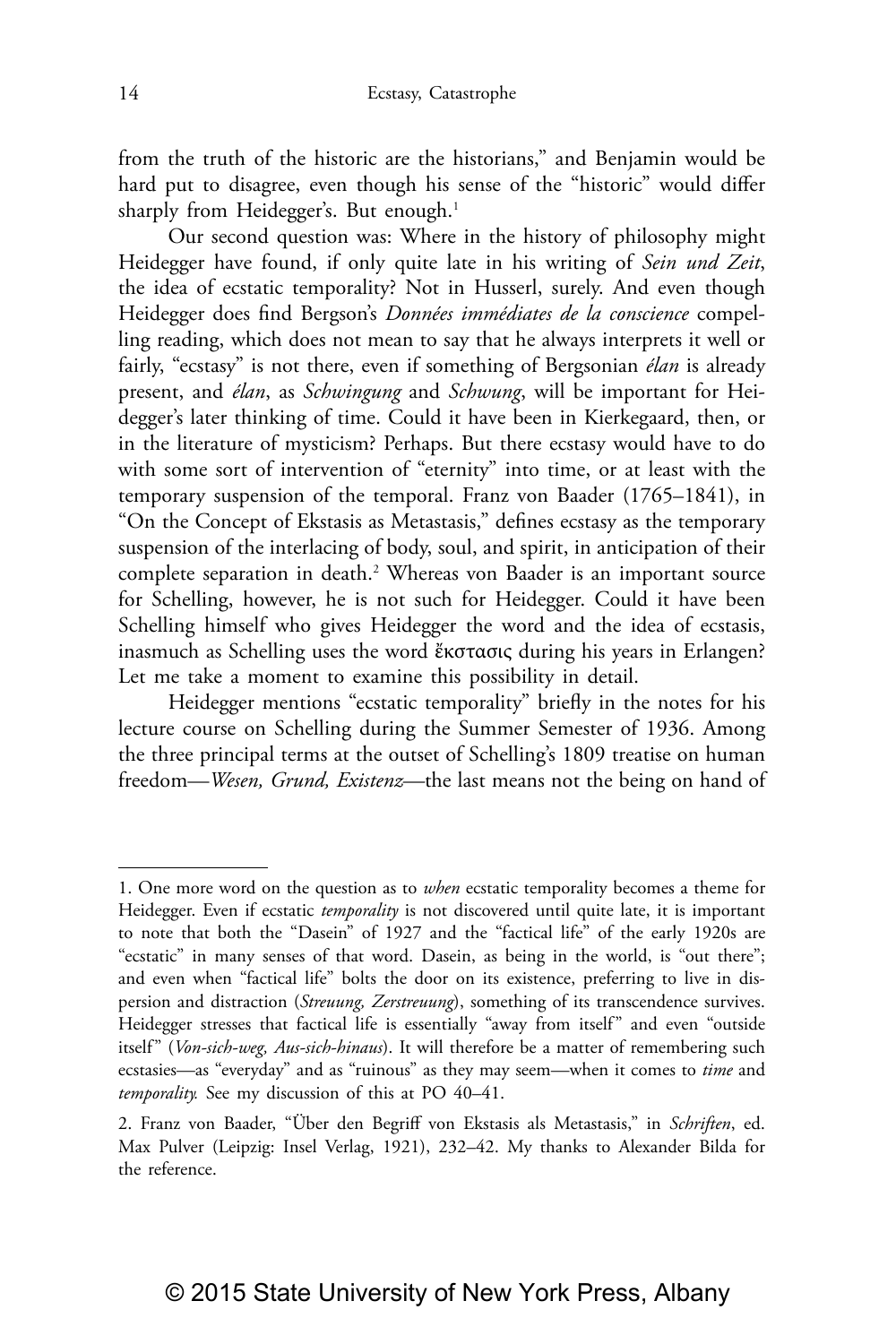a thing, or a thing's *existentia* as opposed to its *essentia*, but precisely what Heidegger calls *Ex-sistenz*, "that which steps out of itself," *das aus sich Heraustretende* (SA 129). What undergoes this stepping out? Heidegger replies, *das im Heraus-treten sich Offenbarende*, everything that "in stepping out reveals itself," or "enters into the open" (ibid.), and that of course means beings as a whole, not merely Dasein. By 1936, both "existence" and "ecstasis" have less to do with the unfolding of human temporality than with "the truth of beyng" as such and in general.

Yet temporality is also discussed in terms of Schelling's discussion of God's "becoming" (SA 135–36). Such divine coming to be cannot be measured in terms of Kantian "succession," *das Nacheinander*, inasmuch as a certain "simultaneity," or *Gleich-Zeitigkeit*, prevails in the divine. Heidegger adds, "The original temporal simultaneity [*Gleich-Zeitigkeit*: 'at or in the same time'] consists in this, that having-been and being-futural, and equally originally [*gleichursprünglich*] being-present, assert themselves as the plenitude of essence [*Wesensfülle*], coining themselves within one another" (SA 136). This odd phrase, "coining themselves within one another" tries to translate *selbst ineinander schlagen.* This last word means to strike or to imprint, hence, "to coin." It is a word Heidegger will use decades later in his interpretation of *Geschlecht* in the poetry of Georg Trakl. If I am right, it is not a word Heidegger uses in his account of ecstatic temporality in *Sein und Zeit.* Here in the Schelling course the stroke, imprint, or coinage (*der Schlag*) has to do with "appropriate temporality," or "temporality proper," which Heidegger identifies with the *Augenblick.* Thus, according to Heidegger, Schelling does not think of eternity as the *nunc stans*, "the standing now." Rather, he thinks of it in terms of a living, moving, processual eternity in which each temporal ecstasy is "struck" or "coined" in all the others. Heidegger later in the course identifies "the moment" in which future, having-been, and present collide, or mutually imprint one another (*zusammenschlagen*), as the moment of decision, *Entscheidung.* In it the human being achieves its freedom, indeed as a form of "resolute openedness," *Entschlossenheit* (SA 186–87).

In a later seminar on Schelling's treatise, taught during the summer semester of 1941, Heidegger takes some distance on Schelling's claim that the divine, in its ostensibly full and perfect freedom, "overcomes" time. Beyng, argues Heidegger, can never be independent of time: "Being is 'dependent' on ecstatic time; this is an essential characteristic of the 'truth' of being; but this 'truth' belongs to the essential unfolding [*Wesung*] of beyng itself" (SA 208). It is somewhat surprising to see the term *ecstatic temporality* still being used, yet an entire section of Heidegger's notes in 1941 bears the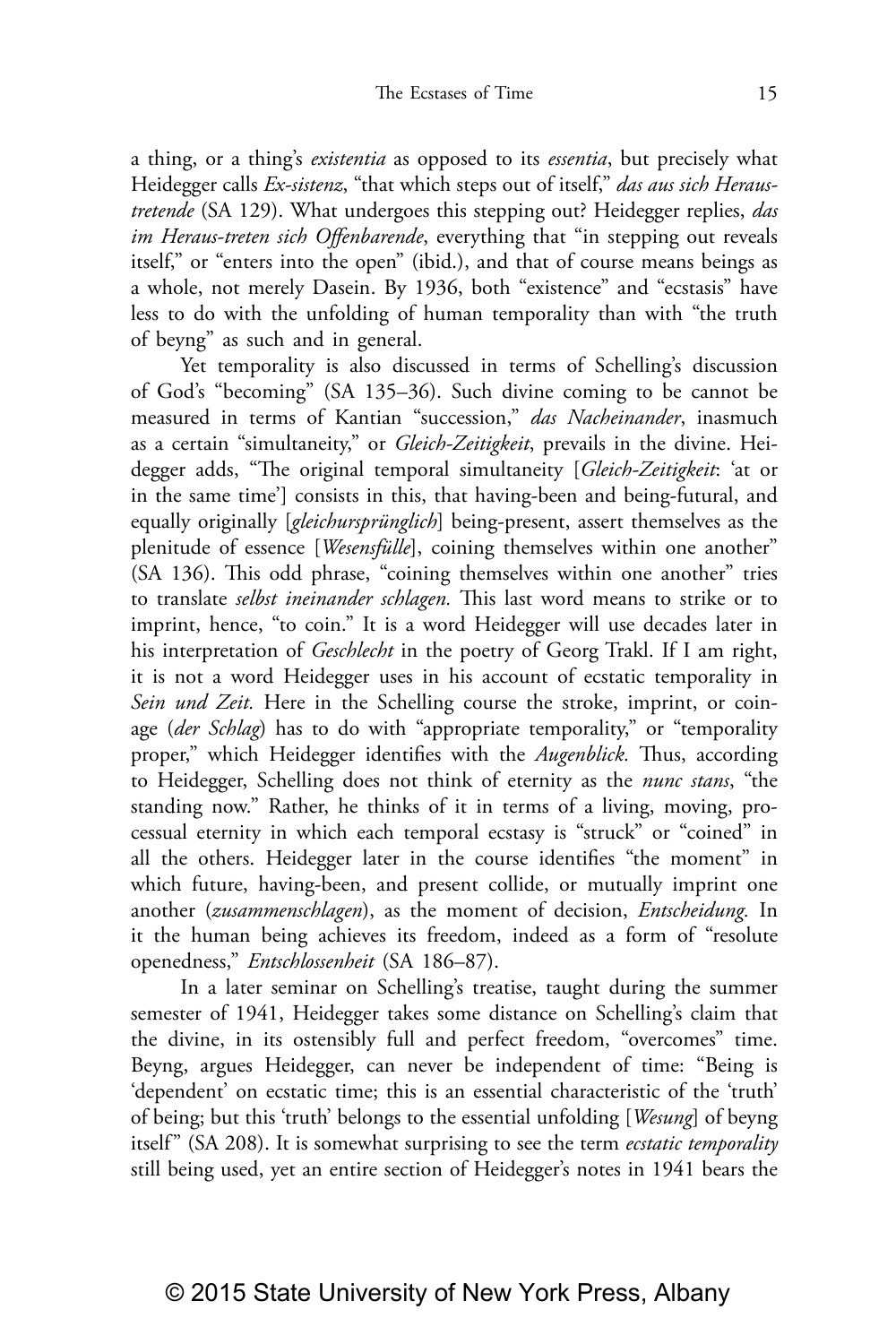title, "Temporality as Ecstatic Temporalizing" (SA 228–29). Here Heidegger calls time "a preliminary name for the region in which the truth of being is projected"; he adds, " 'time' is the ecstatic between (time-space), not the in-which of beings, but the clearing of being itself" (SA 229).

When one turns from Heidegger's own notes to Schelling's texts, one notes initially that the word *Ekstase* is absent from the *Treatise on Human Freedom.* Nor does the word appear in the 1811, 1813, and 1815 versions of *The Ages of the World*, as edited by Heidegger's colleague Manfred Schröter. Yet Schelling does use the word in an important way during his Erlangen lectures of 1820–21, and we will take a moment a bit later in the chapter to examine that use. But could Heidegger have found the term *ecstasis* anywhere in Schelling during the period in which he is writing *Being and Time*? That seems highly unlikely. He knew of Schelling's 1809 treatise, and he may already have read *Die Weltalter*, to which he refers, albeit rarely, in the 1936 lecture course. Yet the Erlangen lectures were edited only much later (1969, 2002, and 2012–14 are important years for the new and more complete editions of the *Weltalter-Fragmente* and the Erlangen lectures), so that, to repeat, it is highly unlikely that Heidegger would have seen these materials.

Surely, we may say, indeed we *must* say, that Heidegger gets the idea of ecstasy from Aristotle's treatise on time (chapters 10–14 of *Physics* Δ). Not only "ecstasy" but also the very word and thing called "existence" must have Aristotle as their origin. In the thirteenth chapter of Book IV of the *Physics*, Aristotle is discussing μεταβολή, "alteration" or "change" in the most general sense. He takes up the theme of "sudden" change, ἐξαίφνης, translated by Schleiermacher (in Plato's *Parmenides* at 156d) as *der Augenblick* and *das Augenblickliche*, "the moment," "the instantaneous." The "sudden" seems to occur somewhere between motion and rest, and seems to be outside of the time series as such; it occurs too quickly for us to be able to count it, or to count on it. Rapid change seems to involve dispersion and scattering rather than languid alteration or augmentation through growth. Recall the words of the chorus of crazed Maenads in Euripides's *Bacchae*, who want to see Pentheus dead. "But first," they cry, "drive him out of his mind!" (l. 850: πρῶτα δ᾽ἔκστησον φρενῶν). In his essay on memory, Aristotle designates those who confuse their fantasies with actual memories as ἐξισταμένα (451a 10). In his essay on the soul (406b 13) he uses the word ἔκστασις to mean "departure" or "displacement": "All movement is displacement of that which is moved." In his discussion of sudden or instantaneous change in *Physics*, Aristotle employs words related to ἐξίστημι and ἔκστασις three times in only a few lines, lines that must have struck Heidegger, who in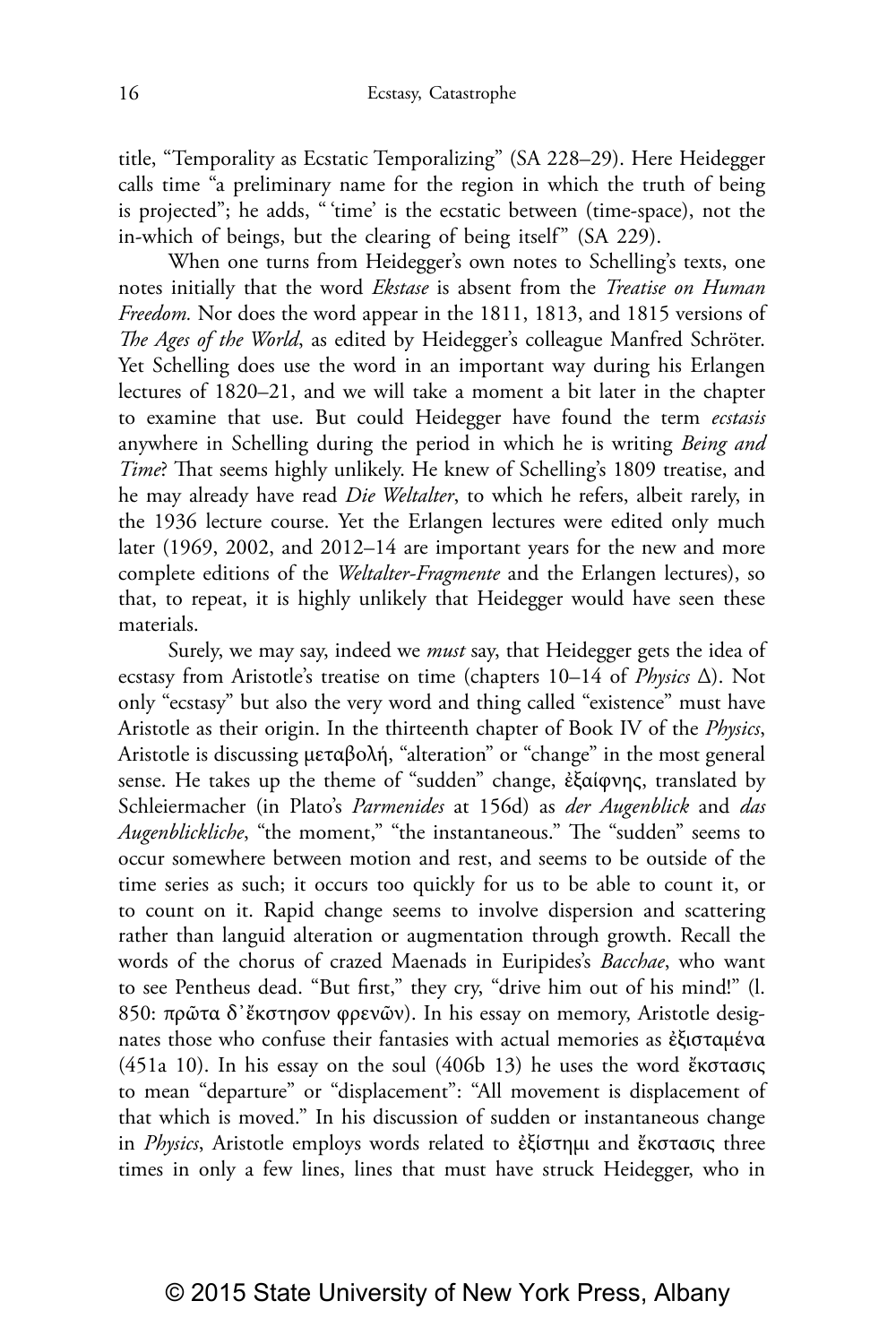his early days was above all else a reader of Aristotle. Starting at *Physics*  222b 15, we read this:

The term ἐξαίφνης ["all of a sudden," "instantaneously"] refers to what has departed from its former state in an imperceptible time [τὸ ἐν ἀναισθήτῳ χρόνῳ διὰ μικρότητα ἐκστάν]. . . . Yet all change is by nature a departing [or dispersing—and here for the first time the word ἐκστατικόν appears]. In time, all things come into being and pass away, for which reason some called it the wisest, whereas the Pythagorean Πάρων called it the most stupid, since in it we also forget; and his was the truer view. It is clear, then, that in itself time must be . . . the cause of corruption [φθορά] rather than of generation. For change in itself is a departure, whereas it is only accidentally the cause of becoming and of being.

I repeat, this *must* be the source of Heidegger's notion of "ecstatic temporality." Not only does Aristotle establish the relation of the ecstatic to existence in general, but he also sees that ecstasy entails departure and loss: the tragic tone of both his and Heidegger's thinking would here be set in stone or, better, branded on the flesh of each.

And yet when Heidegger himself analyzes in detail Aristotle's treatment of time he does not mention this passage: in *The Basic Problems of Phenomenology*, from the summer semester of 1927, he would have had at least to mention it at either of two places (26:334–35 and 358–59). True, at 334 he discusses the "sudden" or "instantaneous," but he pays no heed at all to either ecstasy or existence, no heed at all to time as radical departure and corruption. Fifteen years later, in a lecture course on Parmenides (54:223), Heidegger again discusses the meaning of ἐξαίφνης, and in the context of time, but he says nothing about the ecstatic analysis of temporality or the *Augenblick*, either as Schleiermacher's translation or as "the moment of insight" in his own magnum opus; here, in the Parmenides lectures, it is a question of "incipient upsurgence," *das Anfängliche*, in the history of being, or of beyng.

Now, I know what you are thinking: you are thinking of those moments, not in your own treatment of a given text, but in treatments by colleagues who succumb to the temptation to suppress a reference in order to claim an insight as their own. Yet Heidegger is more likely to savor any and every connection with the Greek, proclaiming these connections rather than concealing them. Heidegger's silence is therefore mysterious. And, as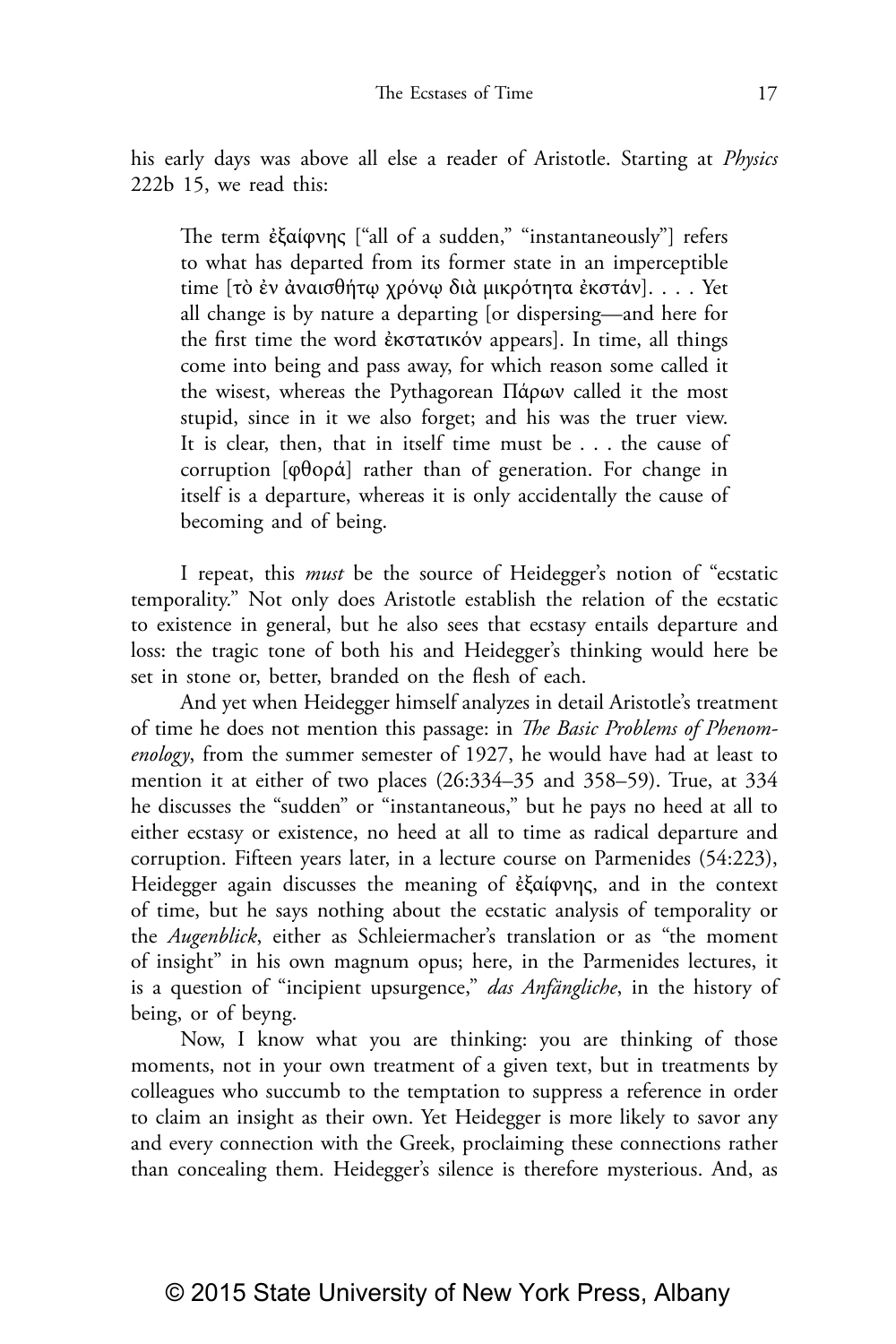if that were not enough, and as though to demonstrate the perhaps cryptic nature of what Aristotle is discussing here, Jacques Derrida, in his remarkably thorough essay "Ousia and Grammè," an essay that often succeeds in showing what Heidegger seems to have neglected in Aristotle's and in Hegel's accounts of time, disregards this crucial passage altogether. It is as though Aristotle, writing for everyone in the history of philosophy to come, is here writing for no one. It is as though Paron were right, and time is incorrigible.

The third preliminary question was: If ecstatic temporality is a genuine achievement, why does Heidegger soon drop it? Why, after the end of the 1920s, is there scarcely a reference to it? Heidegger's remarks in his "Letter on Humanism" and in his letter to Father Richardson do not satisfy me, although I will not take the time to review them once again here.<sup>3</sup> The 1930s are years dedicated to the thought of ἀλήθεια, "truth" as unconcealment. The theme of time withdraws in the face of Heidegger's questioning of the history of metaphysics, better, the history of the truth of beyng. The meaning of being as presence, whether as παρουσία, *Anwesenheit*, or *Gegenwart*, seems from hence to be taken for granted, so much so that it could seem to Derrida that Heidegger had merely taken his place in the epoch of metaphysics as a history of presence. "Clearing" and "letting-come-to-presence," *Lichtung und Anwesenlassen*, are the words that in Heidegger's final years come to replace the notions of being and time, "clearing" and "coming to presence," along with the vocabulary of *Ereignis*, "the granting" or "reaching" of time-space. The "interplay," *Zuspiel*, of time-space "dimensions," rather than "ecstases," occupies his final reflections (IM 52–53). Yet why not *Ekstasen*, inasmuch as this word is so much richer than the shopworn word *dimensions*? We do not know. The truth is that neither Derrida nor I nor anyone else I know has genuine insight into the question as to why Heidegger abandons the ecstatic analysis. Yet, if I may repeat my adolescent remark, does Heidegger's dropping it necessarily compel us?

Let me put these preliminaries aside so that we may begin to read section 65. We may well feel unequal to the task. Heidegger calls us there to "unbroken discipline." For what we must get into our view, indeed, into our "undistracted existentially understanding view," *im unzerstreuten, existenzial verstehenden Blick*, are (1) precisely that problematic autonomy and permanence of self mentioned a few moments ago, *Selbst-ständigkeit*, and (2) the totality of human existence, *die Ganzheit des Daseins.* Now, the notion of totality, for its part, has been problematized from the moment

<sup>3.</sup> See IM, chapters 2 and 3, where I rehearse these "self-interpretations" of Heidegger.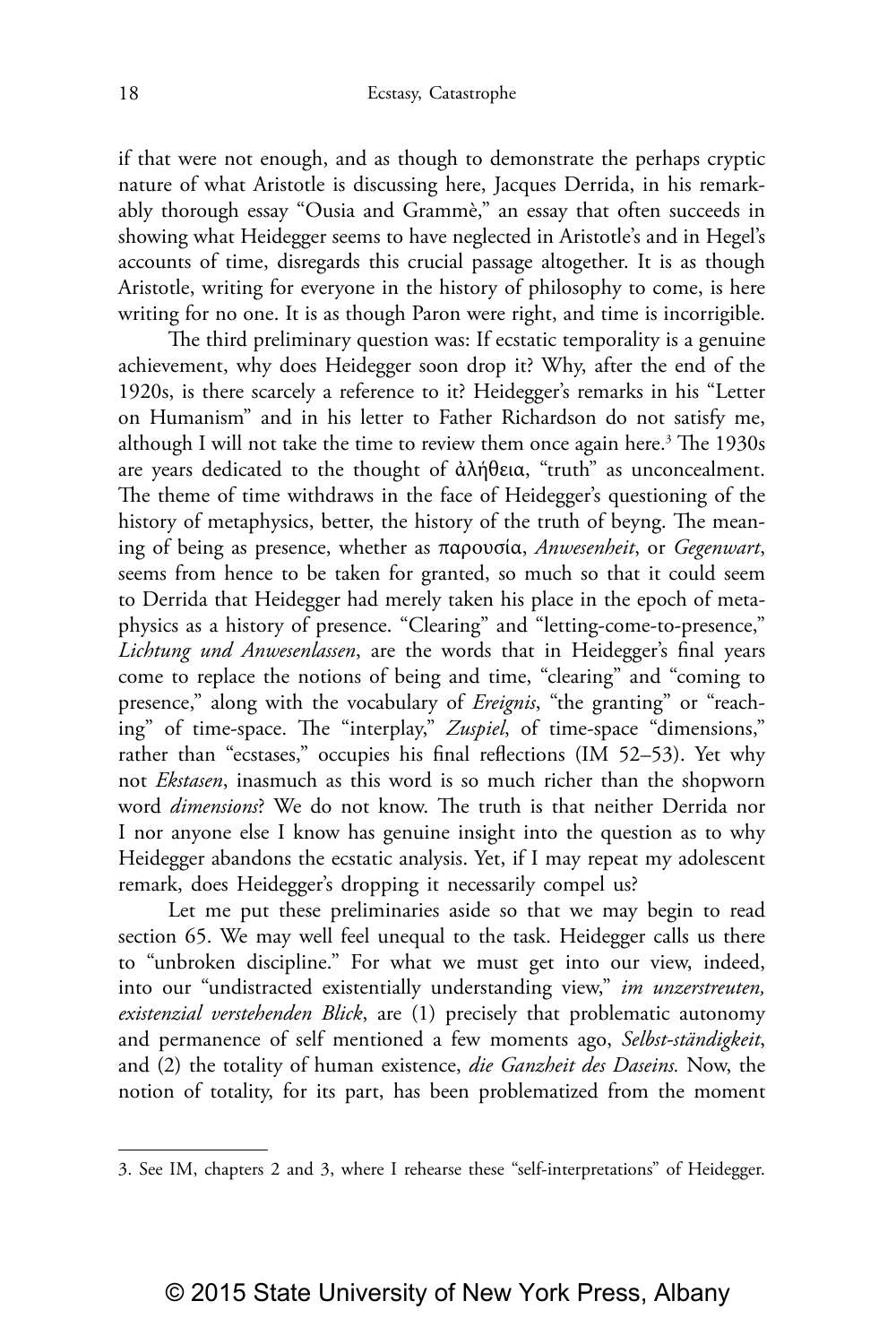it is introduced. If human existence, as possibility-being, is fundamentally futural, thrown toward the future that is coming toward it as its *Zu-kunft*, then there seems to be always something "still outstanding" about Dasein, some possibility that is not yet actualized, some debt that is not yet acquitted, some deed that is not yet done. If existence "stands out" as always ahead of itself, *sich vorweg*, it will be difficult indeed to understand it as a totality, and just as difficult to understand it as "standing" in its selfhood. How to think totality and permanence without turning Dasein into something present at hand? The moralizing undertone of the call to unbroken discipline—that cool, grave tone that Nietzsche so mercilessly exposes as the tone of the ascetic ideal in the scholar or scientist—lets us know that what is at stake here is the entire analysis of existence proper, *die Eigentlichkeit*, as of that recalcitrant notion of a *vorlaufende Entschlossenheit*, an open resolve that runs ahead, revealing to Dasein its being toward the end. Yet the stakes are even higher: Heidegger stresses that the *ontological* meaning of the temporality of Dasein will shed light on the temporality—and the finitude—of beings in general, hence on the very meaning of being as such: something like a horizon, a backdrop, ground, or upon-which (*Woraufhin*) onto which we project beings of all kinds, handy items in our everyday world or even scientifically investigated entities, discloses to us the being of beings (*das Sein des Seienden*). If the ontological meaning of care and concern lies in temporality, then the upon-which of all projection may well be time as such, and we will have arrived at the crux of the book called *Being* and *Time.*

Now, Heidegger has claimed that the fundamental projection of existence proper, that is, Dasein in its most proper mode, is the open resolve that runs ahead. The problem of such a claim, and Heidegger sees the problem (which he develops in section 62), is that all this talk of resoluteness and resolve, *Entschlossenheit*, seems to reflect an inherited ethics of some kind, a "factical ideal" that imposes itself on the analysis and that therefore needs to be dismantled and tested. It may help if we inquire into this odd *Vorlaufen*, "running ahead," that is said to accompany resolve. (Note that when we translate *Vorlaufen* as "anticipation," and *vorlaufende Entschlossenheit* as "anticipatory resolve," we muddle Heidegger's sense entirely: nothing about our ownmost possibility, our death, which is nonrelational, unsurpassable, certain and yet as certain indeterminate as to its "when," can be "anticipated." It may be that Heidegger takes the verbal form *Vorlaufen* from the current and readily understood modifier *vorläufig*, "preliminary," as though resoluteness itself is proleptic, provisional, preliminal, even "preliminary." Derrida will translate it, literally and brilliantly, as "precursory.") Whither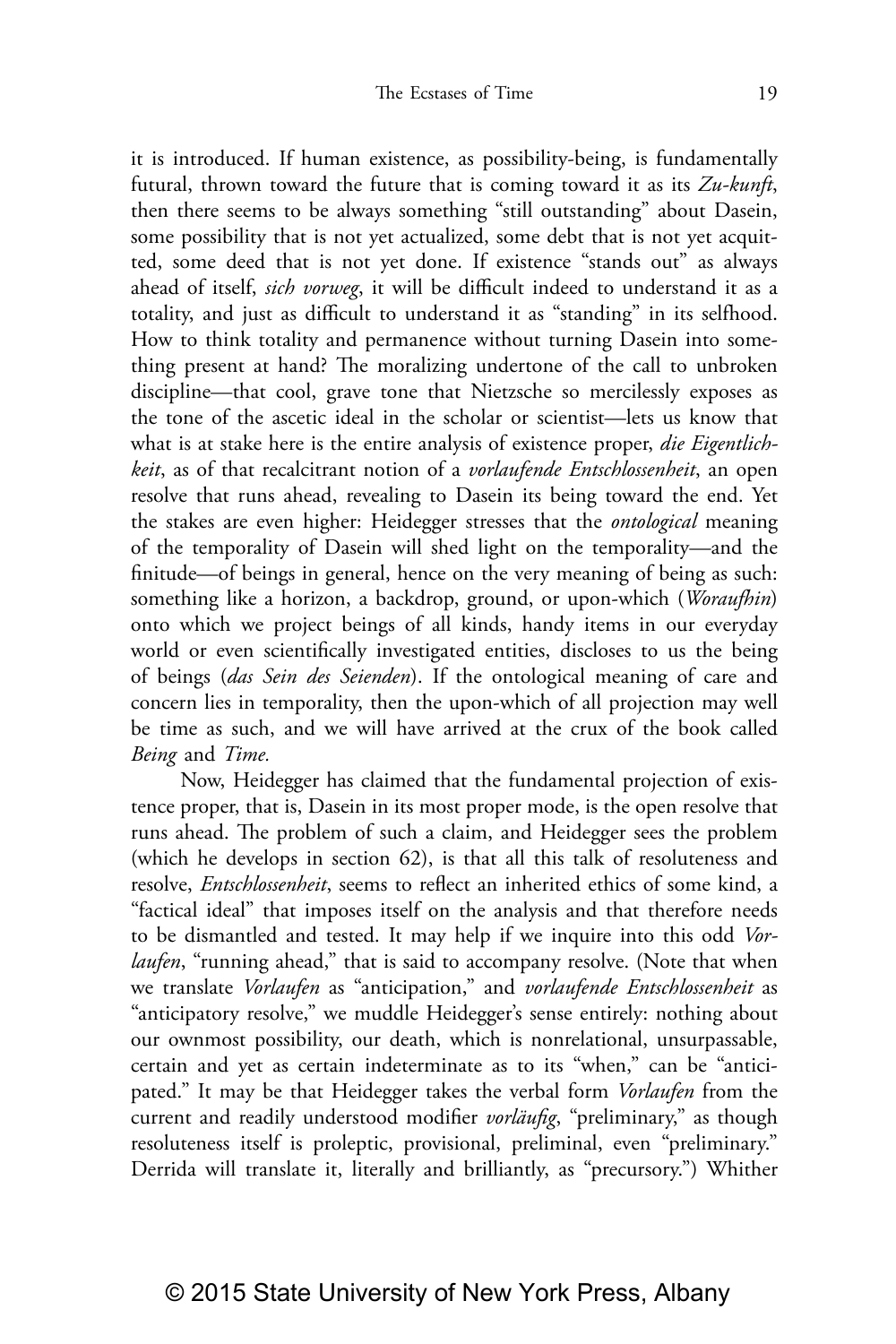does running-ahead run? Presumably, into its own future, the future that is coming toward it. The future of Dasein, as ability to be, as possibilitybeing, comes toward it, *auf sich zu.* That is the meaning of *Zu-kunft.* Yet as long as Dasein *is*, it has been undergoing this; its future *has been* coming toward it out there in the world all along. Dasein exists the way it always already has existed, and thus in moving toward its future it is in some sense thrown back on its factical having-been. Heidegger says that Dasein *existiert wie es je schon war*, "exists as it always in each case already was," a phrase that seems to capture the Aristotelian notion of "essence," τὸ τί ἦν εἶναι. It is important to note that the temporal ecstasy of the past, and it alone, receives a new designation from Heidegger. Not the past, *Vergangenheit*, is his theme, but the present-perfect *Gewesenheit.* This word, which contains the root *Wesen,* or *essence*, designates the ecstasy in which we come *back* to ourselves. Perhaps this is a part of the problem of the "self," namely, that it has its primacy not only in the future of possibility-being but also in its factical having-been. Nietzsche might wonder whether there is something "monumental," if not "antiquarian," about the self, especially if it regards itself as "standing."

Thrown into the future that is coming toward it, cast back on its having-been—where is the ecstasy of the present? We are always, replies Heidegger, while projected futurally and cast back on our having-been, "alongside" handy items in our everyday world, simply "with" them. These handy items dominate our present for the most part, we with our toothbrush, fountain pen, or iPhone in hand. What is surprising in this first exposition of the ecstases is that the present to which Heidegger refers here is not the "moment of insight" into our mortality, not *der Augenblick*, which would surely be the ecstasis of a resolve that runs ahead toward its most proper mortal possibility; rather, our present ecstasis opens onto the handy items of our everyday world, the world that ensnares us and to which we fall prey. Yet why does he mention the *Augenblick* at all? We do not need the "moment of insight" for our access to handy items in our everyday world. Indeed, Heidegger consistently associates the future with our *appropriate* existentiality, having-been with our *appropriate* facticity, but the present with *Verfallen*, our falling prey to or being ensnared in our everydayness. Whereas the future and past are projections of our proper self, the present seems to be the projection of our *inappropriate*, "inauthentic" mode of being. The problem then would be: When and how do the ecstases of future and past, in their ecstatic interaction and interpenetration, yield the all-important *Augenblick*? When does the present that is absorbed in its everyday concerns yield to the present of insight—sudden insight—into our mortal condition?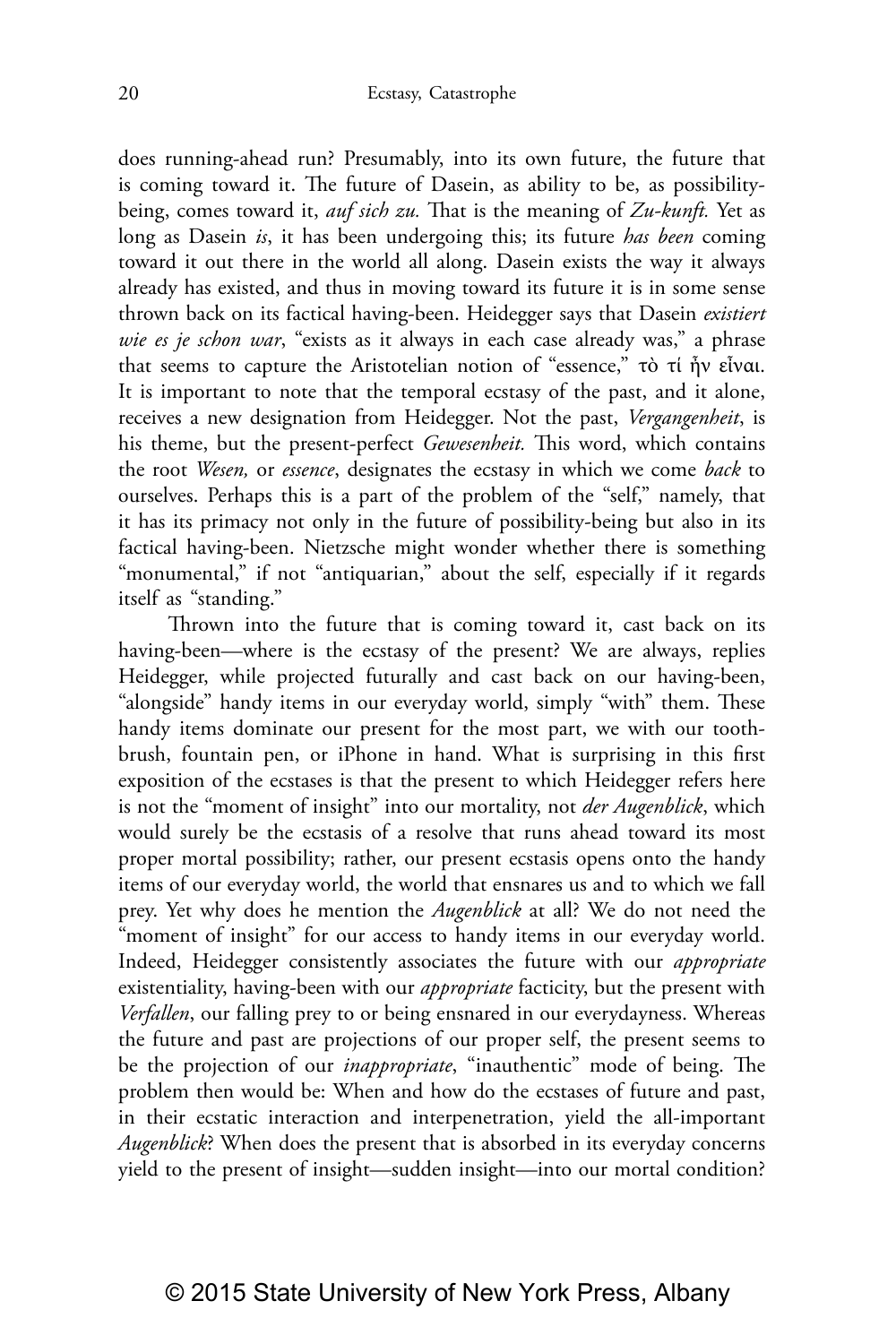In general, what we most need to know is how inappropriate and appropriate ecstases interact, and especially how the inappropriate ecstases open onto, call up, invite, enable, allow in some passive way, yield or yield *to* the *appropriate* ecstases. For these too must unfold in and as temporality.

But we are going too fast, and things are already too confusing. In *Intimations of Mortality*, I began my discussion of section 65 by listing the four theses that Heidegger offers at the end of the section by way of summary, and it may be useful to list these four theses again. Section 65 argues for the following four points:

- 1. "Time is originally the temporalization of temporality [*die Zeitigung der Zeitlichkeit*], which makes possible the constitution of the structure of care."
- 2. "Temporality is essentially ecstatic."
- 3. "Temporality temporalizes originally out of the future."
- 4. "Original time is finite."

A few remarks, in all brevity, about each of these simply stated but infinitely complex theses.

1. Discovery of the care structure is the result of the entire first division of *Being and Time.* The word *Sorge* embraces every aspect of human existence, all its deeds and omissions. Formally defined, care is "being ahead of itself already in (a world) as being alongside (beings encountered in the world)" (SZ 327). In the words *ahead*, *already*, and *alongside* we hear the structures of existentiality, facticity, and ensnarement or falling prey. We also hear intimations of a temporality at work, with our being ahead (our existentiality) indicating the future, our being always already in a world (our facticity) indicating our having-been, and our being alongside or with handy items in the world (ensnarement) indicating the present. The structure of care implies a temporal unfolding, *Zeitigung.* Temporality is no sort of being at all, says Heidegger. It *is* not; rather, "it *temporalizes* itself" (SZ 328; 20:442). Temporality *is* not; it *ensues*, in Joyce's sense. Recall those remarkable lines from *Finnegans Wake* (I, 18), lines I entered into my copy of *Being and Time* decades ago: "In the ignorance that implies impression that knits knowledge that finds the nameform that whets the wits that convey contacts that sweeten sensation that drives desire that adheres to attachment that dogs death that bitches birth that entails the ensuance of existentiality." In case you were wondering, that is the structure of "care."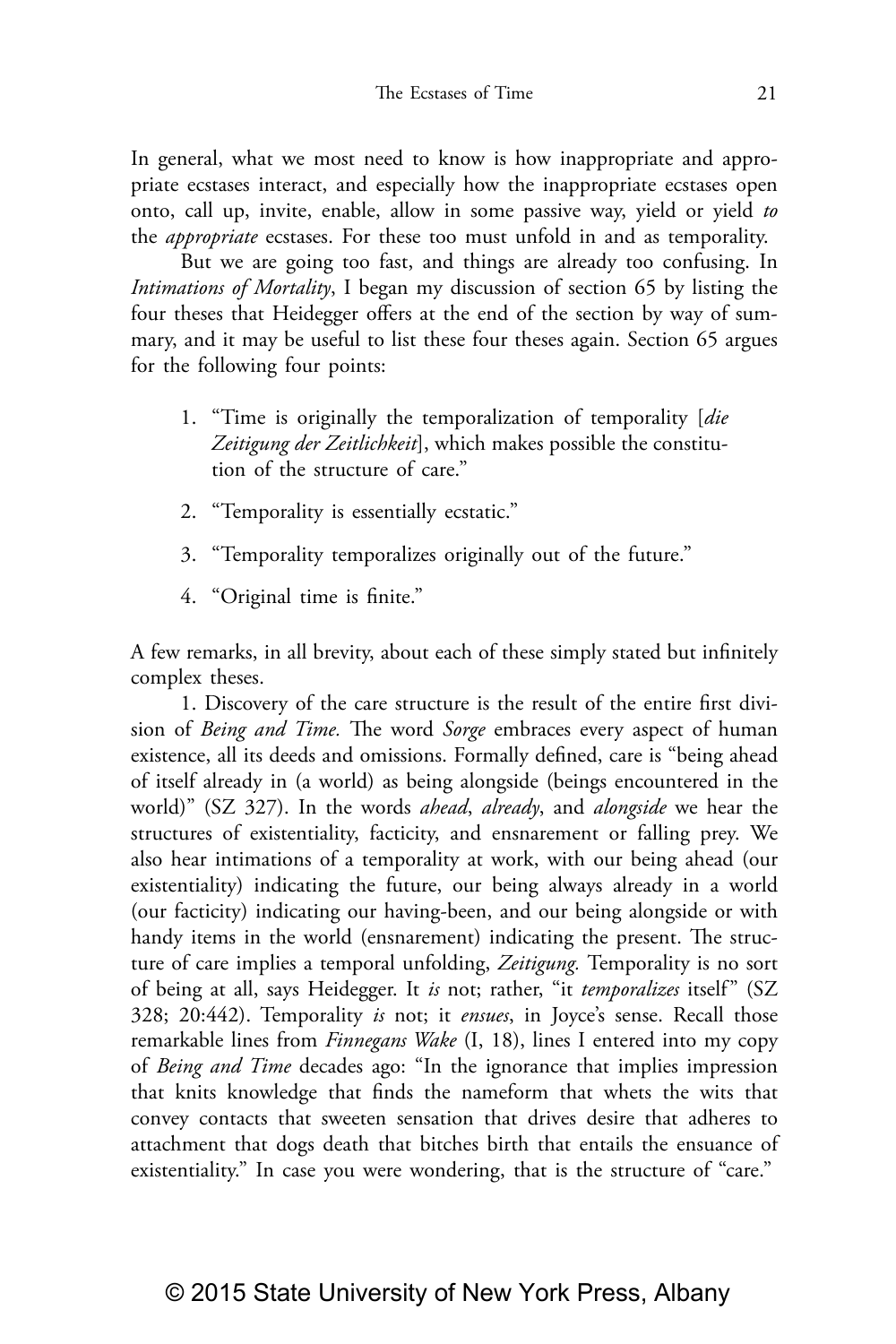2. Heidegger now, at SZ 328–29, uses the word *Ekstasen* to designate what we otherwise would lamely call the "dimensions" of human temporality:

Future, having-been, and present display the phenomenal characteristics of the "coming-toward," "the back upon," and the "enabling to be confronted *by*" ["Auf-sich-zu," "Zurück auf," "Begegnenlassen *von*"]. The phenomena of the toward, onto, and with [or alongside: *bei*] reveal temporality as the ἐκστατικόν without qualification. *Temporality is the original "outside itself" in and for itself.* We therefore call the designated phenomena of future, having-been, and present the *ecstases* of temporality. Temporality is not prior to that a being that only later emerges out of *itself*; rather, its essence is temporalization in the unity of the *ecstases.*

Note the Hegelian tease: in-and-for-itself, that is, at the supreme moment of what Hegel would take to be dialectical insight, the moment of conscious interiority, intelligence, reason, and spirit as such, temporality is "the original 'outside-itself,'" and it is outside itself, not at some early or intermediate stage, and not as a preliminary exteriority that will soon be swallowed by an all-consuming interiority, but as the very essence of temporality. We have to wonder whether an outside-itself can have an essence, or a self, or whether it can be named at all in terms of earlier metaphysical or logical systems. Not for nothing was the word ἔκστασις associated with the mysteries, with Demeter and Dionysos, and not with logic and metaphysics. For the young Nietzsche at Basel, ἔκστασις was the Dionysian actor's stepping outside of his everyday self, speaking as the outside and sustaining the outside. For Schelling, to whose Erlangen lectures we ought to return if only for a moment, ἔκστασις is the radical displacement we call *astonishment.*

In his Erlangen lecture course of 1820–21, Schelling uses the word *Ekstasis* to designate the "stepping out of itself," *sich heraustreten*, of what he calls "the absolute subject," which we may understand as the subjectivity or personhood attributed to the God of Christian ontotheology.4 The most rad-

<sup>4.</sup> F. W. J. Schelling, *Initia philosophiae universae: Erlanger Vorlesung WS 1820/21*, ed. Horst Fuhrmans (Bonn: Bouvier Verlag, 1969), 35. Hereinafter IP in the body of my text. For this and all references to Schelling, I am indebted to Alexander Bilda of Freiburg University, who is coediting with Philip Schwab the Erlangen lectures for the historical-critical Schelling edition.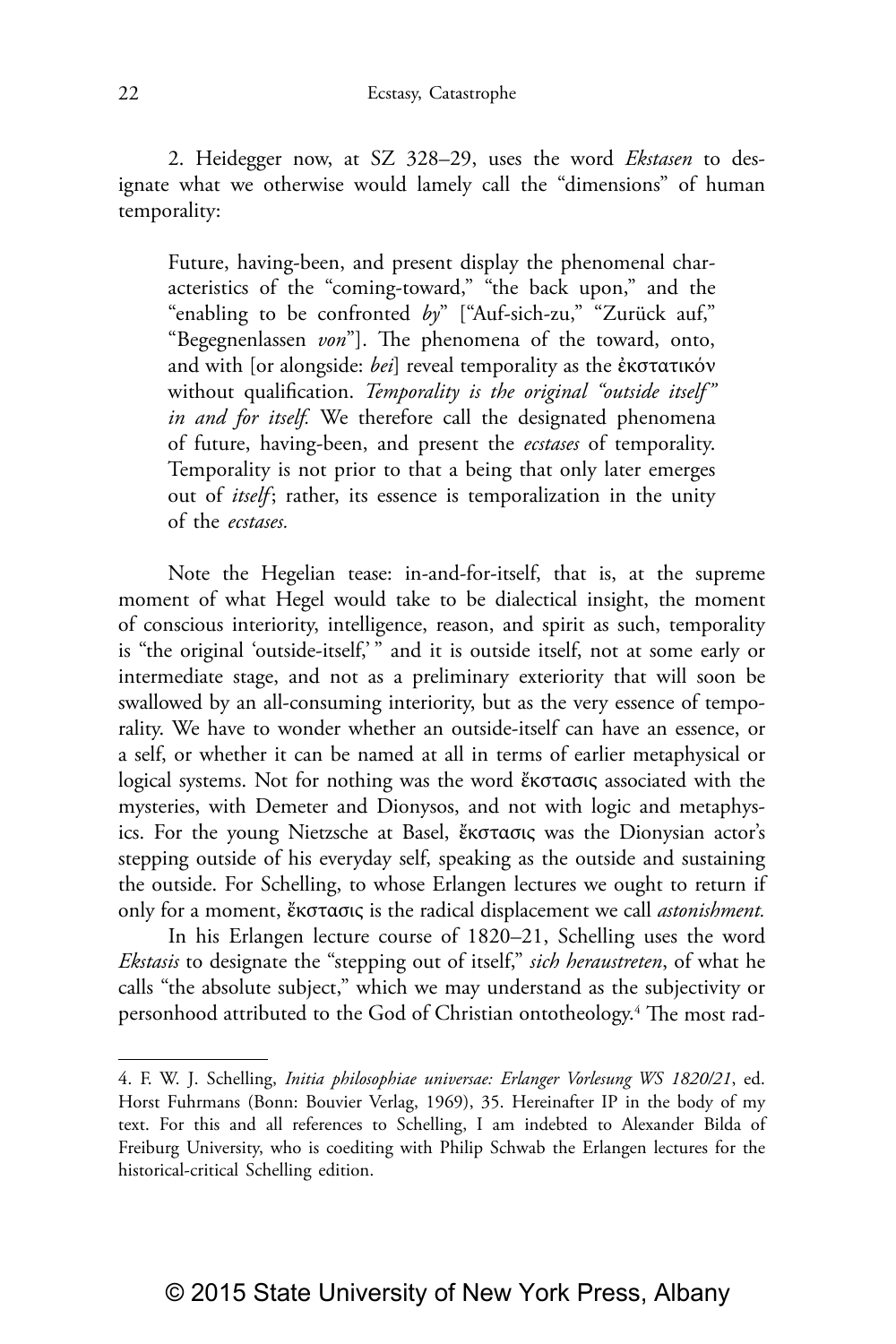ical departure in Schelling's interpretation is that this egression or emergence of absolute subjectivity, which he had earlier understood as "intellectual intuition," is *not* a kind of knowing, *Wissen.* It is not subjectivity projecting itself to the outside in order to "know" itself. Rather, it is "*E k s t a s e*, a 'being posited outside itself," ein "Außer sich selbst gesetzt werden (IP 39). Or, if "posited" is too Fichtean a notion, let us translate Schelling's *gesetzt* as a being placed or even *propelled* outside itself. Schelling equates such ecstasis with Plato's θαυμάζειν, philosophical "wonder" or "astonishment," viewing it as a complete "surrender" of self, *Selbstaufgegebenheit* (ibid.; cf. 47). Such ecstasis is a "two-faced expression," a *vox anceps*, inasmuch as it may mean either an expulsion from what is properly one's own place or an emergence into that proper place (IP 41). Schelling is well aware of the Aristotelian sense of ἔκστασις as "displacement" and "departure," so that it is a question (as we say in English) of whether ecstasis is "a point of departure for" or a "departure from" what is proper to the absolute. For Schelling, and equally for the later Heidegger, the positive sense of ecstasis would be that which leads a human being "to the beginning of meditation," that is, to *Besinnung*, which is Schelling's own word for thinking (ibid.). Again, what is remarkable is Schelling's insistence that such meditation is not an interiorization, as it is with Hegel, but a removal to the outside, "*das* außer *sich.*"

The "fragments" of notes surrounding Schelling's *Ages of the World* say precisely the same things about ecstasis.5 A note in *Konvolut NL 94* describes the "free knowing" that one might identify with absolute subjectivity as a knowing that experiences everywhere a kind of defeat in the face of the power of beyng (*vielmehr erliegt es überall d[er] Macht d[es] Seyns*); the thinker of the absolute is thrown from the midpoint of his or her meditation and experiences beyng as central (*heraus geworfen aus dem Mittelp[unkt] u[nd] dagegen d[as] Seyn central*) (WF 297). Here too Schelling stresses the fact that "knowing" departs from (*hinweggeht*) its earlier position of mastery, such departure being precisely the sense of the Greek ἔκστασις (WF 301). Later in the same *Konvolut* Schelling describes ἔκστασις as related to intellectual intuition, precisely as the doubling of subject and object within consciousness; yet he now describes the ostensible interiority of such "intuition" as precisely a being thrown outside of oneself, "something," he adds, "that does not please the egoist" (WF 309). One is tempted to identify Schelling's notes on birth, especially the "birth that occurs in lightning,"

<sup>5.</sup> F. W. J. Schelling, *Weltalter-Fragmente*, ed. Klaus Grotsch (Stuttgart: Bad Cannstatt: Fromann-Holzboog Verlag, 2002), hereinafter cited as WF in my text.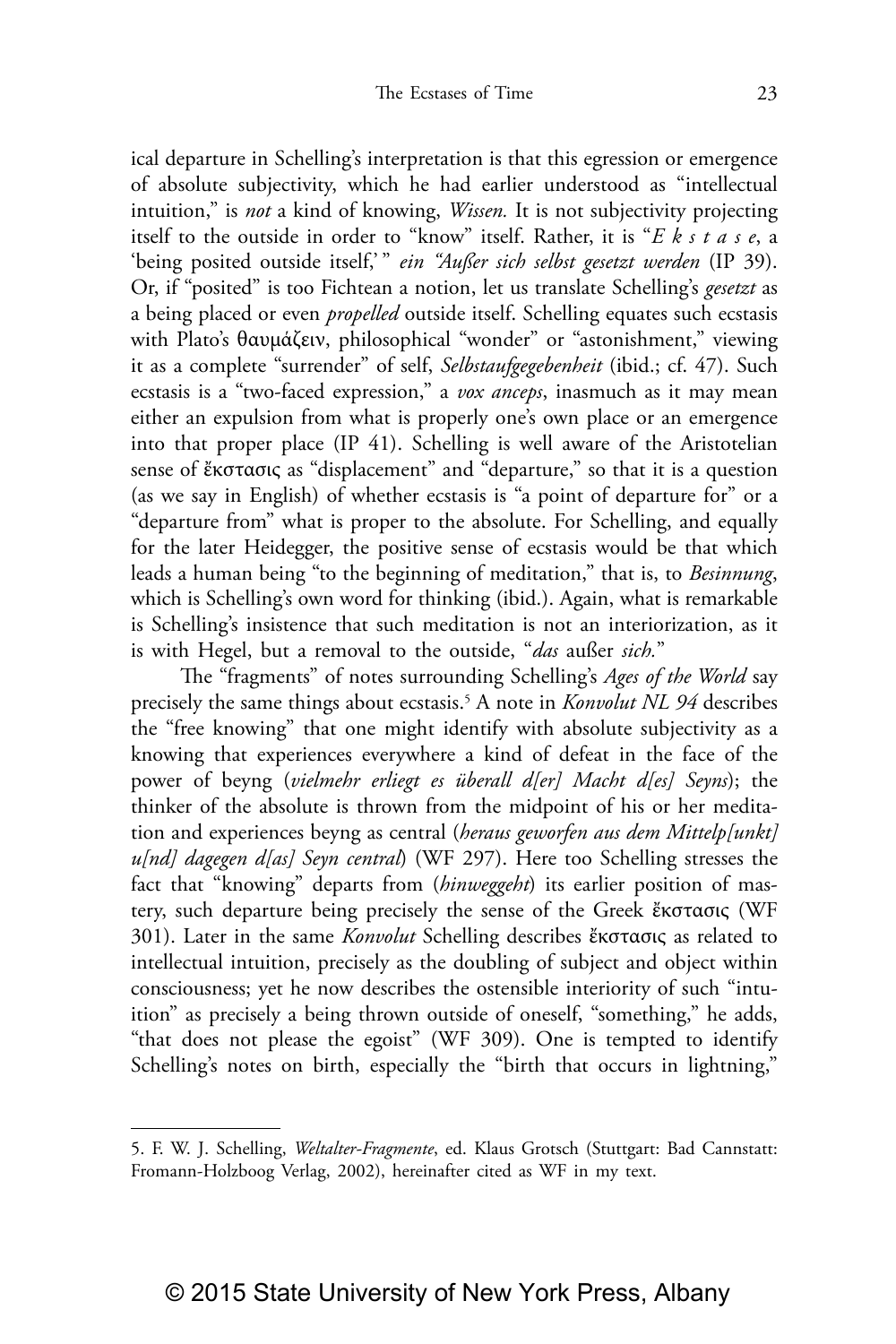which is to say, the birth of Dionysos of a Semele blasted by Zeus, with the ecstasis in question. Yet that is where the darker side of the *vox anceps*  of ecstasy manifests itself: ecstasy may well be the movement (the *thrown*  movement, Heidegger would say) of consciousness from freedom to necessity, from a superior form of being to nonbeing. "Here," writes Schelling, in *Konvolut NL 81*, "the full concept of ecstasis—the great doctrine—illness [*Hier voller Begriff d. Ekstasis—grosse Lehre.—d. Krankheit*]" (WF 260–61). This would be the ever-living fire of Heraclitus interpreted as *Sucht*, that is, as both that for which one is searching or longing and that which eats away at one's health. Once again we meet here the Schelling of *contagion*, the Schelling who meditates also on the dire forces of nature.<sup>6</sup>

Schelling's language and thinking in the *Weltalter-Fragmente* and in the Erlangen lectures—with the sole exception of his reflection on illness—are so close to the later Heidegger's understanding of the truth of being that one cannot doubt the force of Schelling's "influence" on Heidegger. Yet, to repeat, such "influence," when it comes to the theme of ecstatic temporality, cannot realistically be said to have begun by 1926 or 1927, the period during which *Being and Time* was written. And, in any case, Schelling is not applying the notion of ecstasis specifically to temporality. Let us return, then, to the second thesis of section 65, "Temporality is essentially ecstatic," and ecstatic "in the unity of the *ecstases*."

In the *unity* of the ecstases, says Heidegger. This leads to one of his most daring claims, one that seems to militate against his thesis that the future is primary for existence. He insists that the ecstases of time are "equally original," *gleichursprünglich.* He has used this word before, to suggest the equal originality of *Welt* and *Wer*, that is, of Dasein as beingin-the-world and as answering to the personal pronoun, *who.* Likewise, the principal forms of *Erschlossenheit*, or disclosedness, are equally original: how one finds oneself to be, that is, caught up in this or that mood or attunement to the world (*Befindlichkeit*), understanding as a projection upon possibilities (*Verstehen*), and discourse (*Rede*). None of these can be derived from the others; all are interwoven *ab ovo* in our existence. At some point, all genetic or genealogical accounts must cease, says Heidegger:

The nonderivability of something original does not exclude a multiplicity of ontological characteristics that are constitutive of the original in question. If such a multiplicity shows itself, then

<sup>6.</sup> See Krell, *Contagion*, Part II.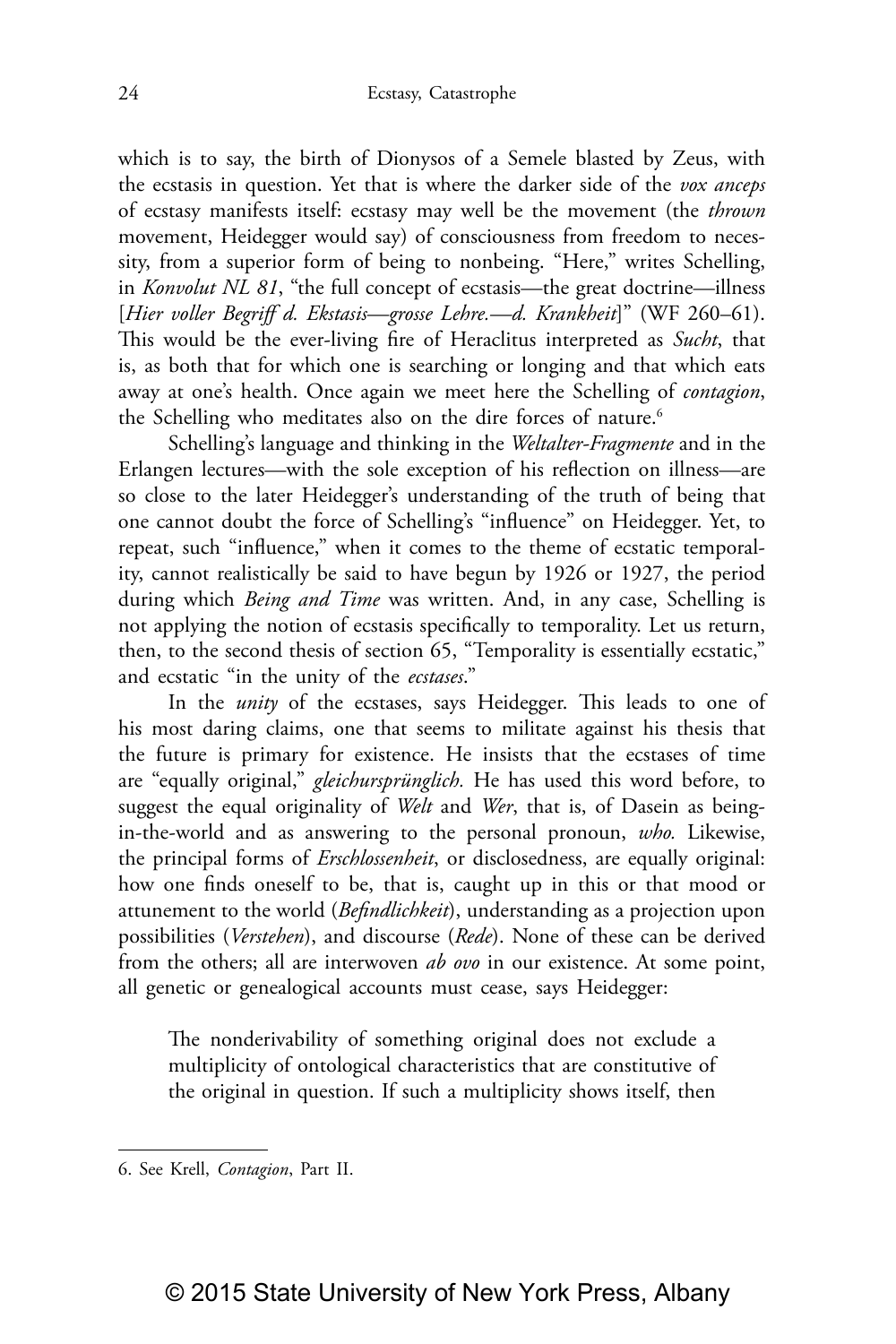the characteristics are existentially equally original. The phenomenon of the *Gleichursprünglichkeit* of constitutive moments has often been overlooked in ontology on account of an unbridled tendency in the methodology to seek the birth certificate of each and every thing on the basis of one simple "primal ground" [*"Urgrund"*]. (SZ 131)

Yet even if we should overcome our lust for an *Urgrund* with regard to the temporal ecstases, we will still want to know more about their unity and their interweaving. Does not unity require some sort of enclosure? How enclose traits that in and for themselves are outside themselves? We will want to know more about this essential exteriority, which Schelling calls a birth by fire. For this would be the key to the animation of Dasein, the fact that it is not self-moving but is *set* in motion. Not "animation" but *Bewegtheit*, the past participle of *Bewegen*, is Heidegger's word in *Sein und Zeit.* This important word designates the way in which Dasein is *moved*, presumably by the ecstases of time. Such "movedness" would give us the essential connection between "existence" and "ecstasy."

Heidegger uses an equally strange word to suggest the kind of "movedness" (please excuse the odd English locution, especially if you have always thought of yourself as a self-mover) in which existence is caught up: in sections 68 and 69 (SZ 338–39, 350) he calls the ecstases of temporality *Entrückungen*, "raptures." In section 69 he writes: "The ecstatic unity of temporality, that is, the unity of the 'outside-itself' in the raptures of future, having-been, and present, is the condition of the possibility of there being a being that can exist as its 'there'" (SZ 350). When you finally get there, there isn't any there there, but there there do unfold the raptures of temporality. Ironically, Heidegger's raptures or ecstases are not there to propel us outside of time by way of some mystical experience that would bring time to a standstill. They temporalize as *finite* time itself. About which more in a moment.

3. Concerning the primacy of the future, that is, the priority of existentiality for Dasein, let me say only this. The primacy, priority, and perhaps even "apriority" of the ecstasis of the future, the *Zu-kunft*, is implied in my being able to confront my ownmost possibility; my existence is characterized chiefly by the *Umwillen*, the "for my own sake," such that my being is always an issue for me. I am "involved" in it, even if I understand nothing of its whence and whither. The futural essence of "existence" Heidegger calls "existentiality"; the pleonasm or tautology is meant to be instructive. Yet it is important to note that this priority of the future becomes increasingly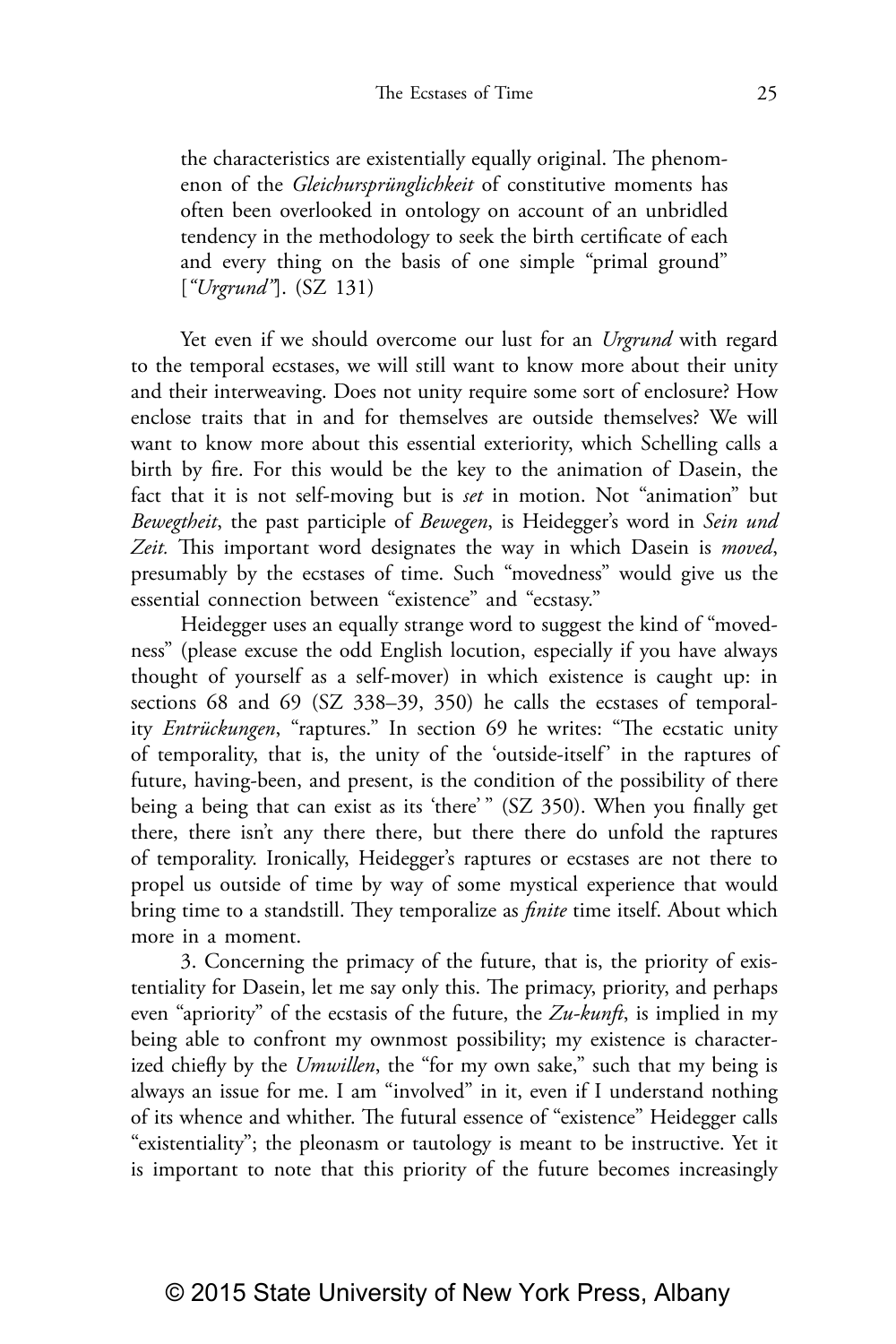dubious to Heidegger in the lecture courses immediately following the publication of *Being and Time*, and perhaps even in the final chapters of that book itself. It is of course difficult to see how the "equal originality," *die Gleichursprünglichkeit*, of the temporal ecstases will allow the thesis on the priority of the future to stand. Yet Heidegger makes the primacy of the future even more problematic when he italicizes the following sentences (at SZ 350): *"Temporality temporalizes completely in each ecstasis. That is to say, the totality of the structural whole of existence, facticity, and ensnarement, that is, the unity of the structure of care, is grounded in the ecstatic unity of any given complete temporalizing of temporality."* What could the "completeness" of "any given temporalizing" mean? And how can temporality temporalize "completely" in each of the three ecstases? Why are there three, if any one of the three includes all three? Did I say *includes*? Is there, must there not be, only one "outside-itself"? "In-and-for-itself"?!

4. The finitude of original time is perhaps the most difficult of the four theses for us to affirm, inasmuch as Heidegger says so little about it, fails to *demonstrate* it in his otherwise remarkably systematic work. Yet how could one demonstrate such a thing? And what does *finitude* even mean? Heidegger is not theorizing about cosmic time, the time-space of astrophysics. From the outset he takes such theorizing to be derivative with respect to a suppressed or repressed "original" time, the time that does not submit to measurement (as Bergson would agree), but that we get a sense of when we say that someone's time is "up." The time that runs out, that is exhausted or perhaps truncated quite suddenly, the time that Paron felt was really stupid is what Heidegger means by "original" time. Again, it is difficult to say why such time is "original," "more original" than the time that can be measured by clock and calendar. Finitude of time? There can be no doubt about the seriousness with which Heidegger argues for it, no matter how recalcitrant the notion and how resistant to demonstration. For, in all modesty, even without high-flying references to astrophysics, we all will admit that time is bigger than we are, and that when our time is up "infinite" time will go marching on as it always has—recall that sea, after the *Pequod* has gone down, rolling on as it rolled five thousand years ago, and think of those stars that will still be enjoying their parallax a million years from now; think even of humankind bungling its way along without you or me to some unseen destiny and probable if unpredictable catastrophe. Such "infinite" time seems to be the "original," with you and me as mere epigones. This is precisely what Heidegger denies. One of the most stringent statements of his book is the following: "The problem cannot be: how does 'derived,' infinite time, 'in which' what is at hand comes to be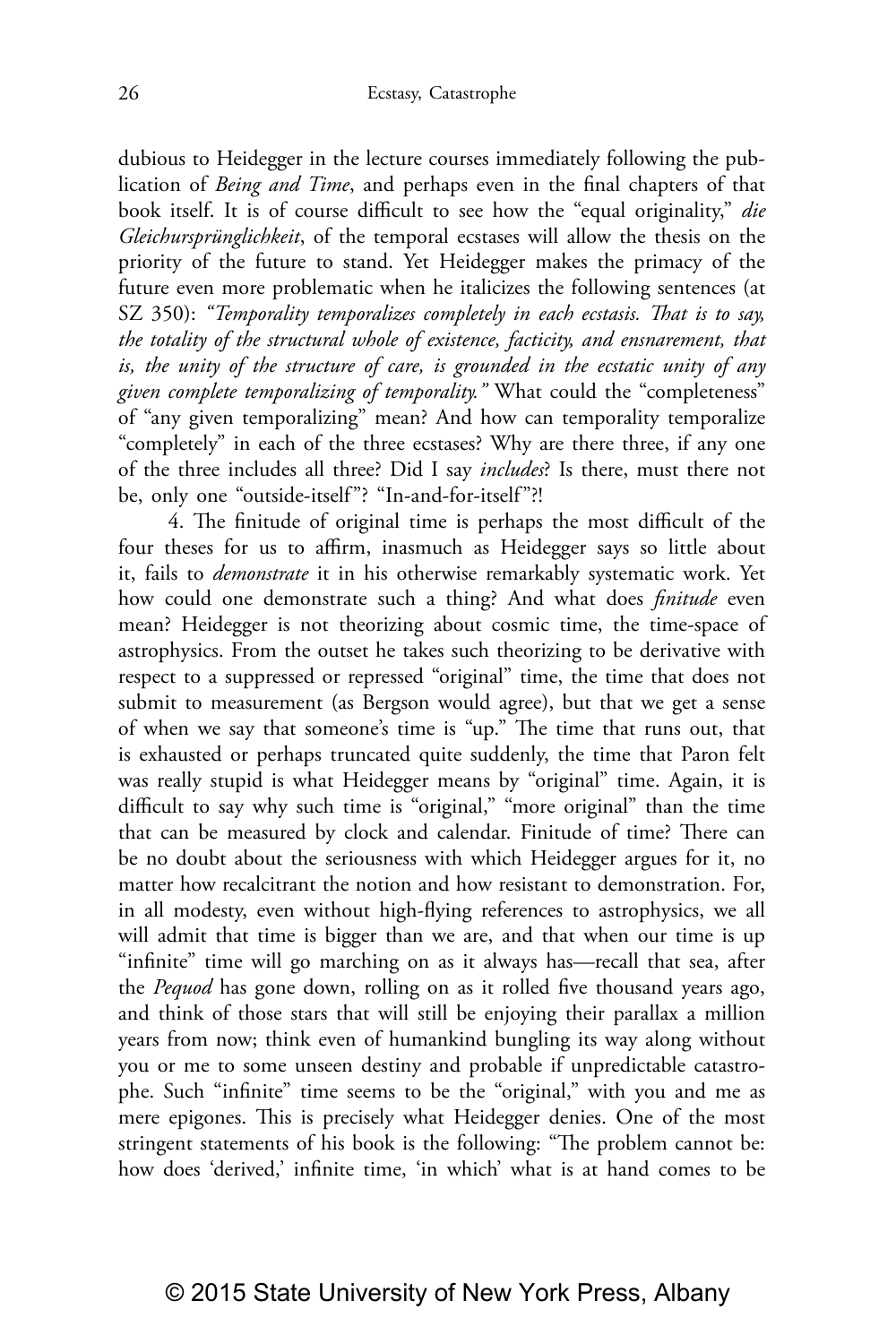and passes away, become original, finite temporality; rather, the problem is: how does *in*appropriate temporality spring from finite temporality proper, and how does inappropriate temporality *as* inappropriate temporalize a *non*finite time from finite time?" (SZ 330–31). Original time is—we *know* not how—finite.

The word *endlich* has appeared earlier in the book. Section 53, "Existential Projection of an Appropriate Being Toward Death," while elaborating the third characteristic of the existential conception of death, which is ownmost, nonrelational, *unsurpassable*, certain, and as certain indeterminate as to its *when*, takes the *Unüberholbarkeit* of death to be an essential marker for the finitude of *time* as well. The end of Dasein that we call *death* cannot be overtaken on the highway of life. That is why we never get a good look at it. Similarly, time as futural cannot be overtaken: *my* time is forever on the hither-side of the finite time that advances toward me. By running ahead in resolute openness, Dasein heeds Zarathustra's remonstrance (KSA 4:94) not to grow too old for its truths and its victories. Heidegger adds that by running ahead (*Vorlaufen*) Dasein becomes free "for the ownmost possibilities that are determined on the basis of the *end*, and that means possibilities understood as *finite* . . ." (SZ 264). *Endlich* here could be translated as *final*  and even *end-like.* Yet the "end" is not simply the place where Dasein ceases to be. Indeed, Heidegger will later say that existence has "another" end: the "other end" of Dasein is *birth.* This birth-end will later, in chapters 3 and 4, occupy us at some length. However, even the death-end is not some point that is still outstanding. Rather, *Dasein existiert endlich*, "exists finitely" (SZ 329). True, time marches on even when any given Dasein, you or I, is no longer "there." Yet this is no objection, Heidegger says, "to the finitude of original temporality" (SZ 330). He adds, driving his analysis to the twin peaks of paradox and oxymoron:

The question is not what all can transpire "in a time that goes on," nor what we might encounter in letting something come toward us "beyond this time"; the question is how this coming toward us *itself and as such* is originally determined. Its finitude does not suggest primarily a cessation, but is rather a characteristic of temporalizing itself. The original and appropriate future is coming toward itself, toward *itself*, existing as the unsurpassable possibility of nullity [*Nichtigkeit*]. The ecstatic character of the original future lies precisely in the fact that it closes [*schließt*] our ability to be, which means that the future itself is closed [*geschlossen*] and that as such the future makes possible the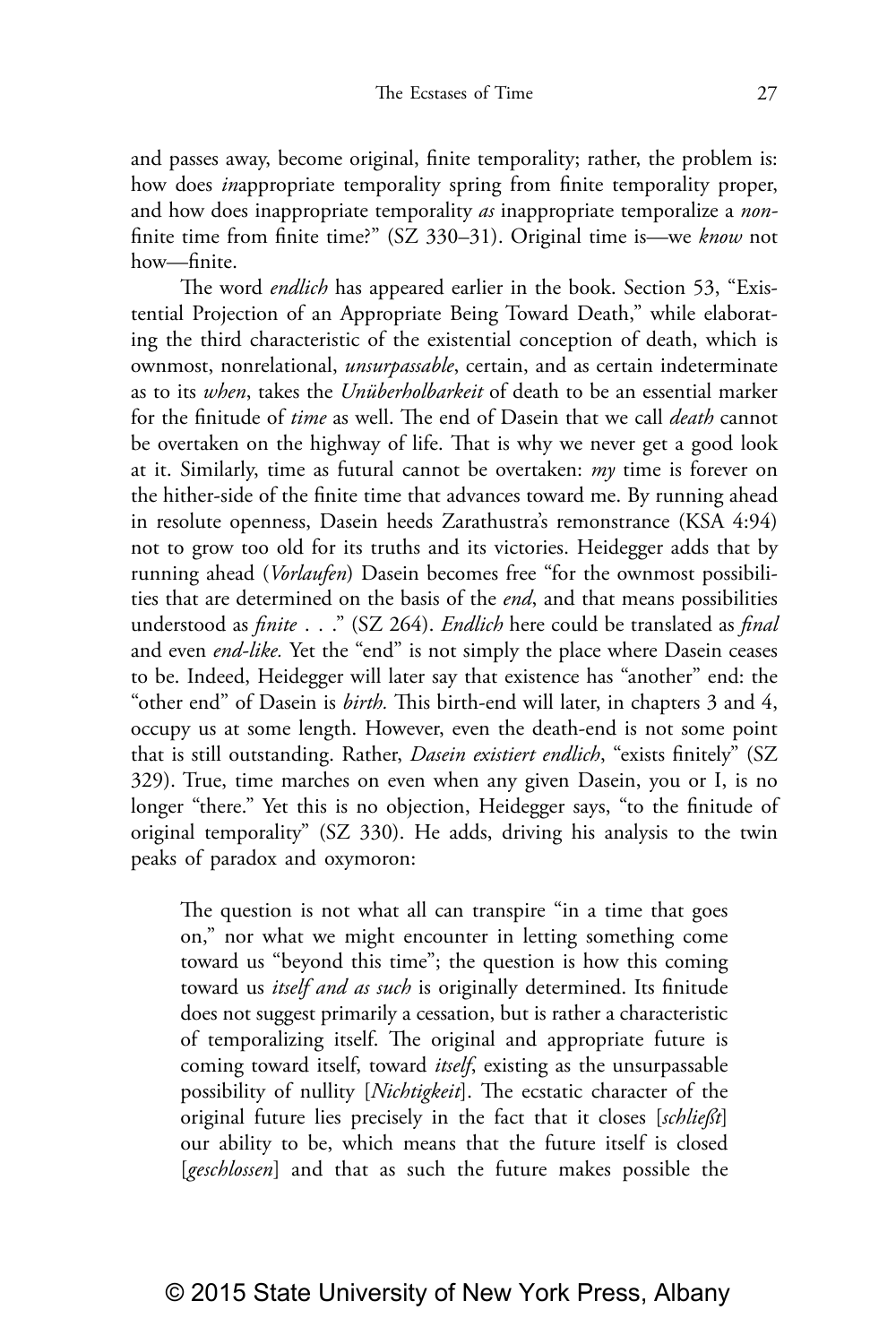resolutely unclosed [*entschlossene*] existentiell understanding of nullity. (Ibid.)

How the *closed* future *opens* us to the insight that we ourselves are the ground of a nullity (SZ 283–85) is perhaps the ultimate question of the second division of *Being and Time.* For this too is the very meaning of *Zukunft*: the *zu* of *Zu-kunft* means the advent of what is *closed.* In German, one closes the door, *zu-machen.* What is closed in the present case? Our ability to be anything other than a nullity.

The burden placed on the temporal analysis here seems to be strained to the breaking point. What would happen if Heidegger himself were to come to doubt the relation between our future, as the primary ecstasis, and our finitude? For this is indeed what seems to happen as soon as the book is published. In a lecture course of 1928–29, Heidegger is still keen to demonstrate the finitude of human existence, but he dwells less on time and its "closed" future than on the uncanny finitude of philosophy: "Because philosophy is essentially a human possibility, that is, a finite possibility, there is a sophist hiding in every philosopher" (27:24).<sup>7</sup>

In *Being and Time* itself the thesis concerning the finitude of time is still closely tied to that of the primacy of the future. Heidegger writes, "The future proper, which temporality primarily temporalizes insofar as it makes out the meaning of the resolve that runs ahead, thus reveals itself *to be finite*" (SZ 329–30). As I am thrown toward my future precisely as my future comes toward me, I come to myself as possibility-being (*Seinkönnen*); yet my ownmost possibility "is the insurmountable possibility of nullity" (ibid.). If the fourth thesis (on the finitude of time) is closely tied to the third (on the primacy of the future for existential analysis), and if this third thesis becomes less and less tenable to Heidegger himself, how is the finitude of temporality—indeed, the finitude of original time as such—to be reconfigured? If the priority of the future ecstasis cannot be maintained, what can possibly conjoin ecstatic temporality and the finitude of time? It may occur to us that our being bound to a factical past is also strong testimony on behalf of the finitude of time, and the way my present enables me to fritter away my time with things that are infinitely pointless may also testify to such finitude. You may recall Emerson's rueful confession that

<sup>7.</sup> That is, Martin Heidegger, *Einleitung in die Philosophie*, Winter Semester 1928–1929, 2nd ed., *Gesamtausgabe*, vol. 27, ed. Otto Saame and Ina Saame-Speidel (Frankfurt-am-Main: V. Klostermann, 2001 (1996), 24.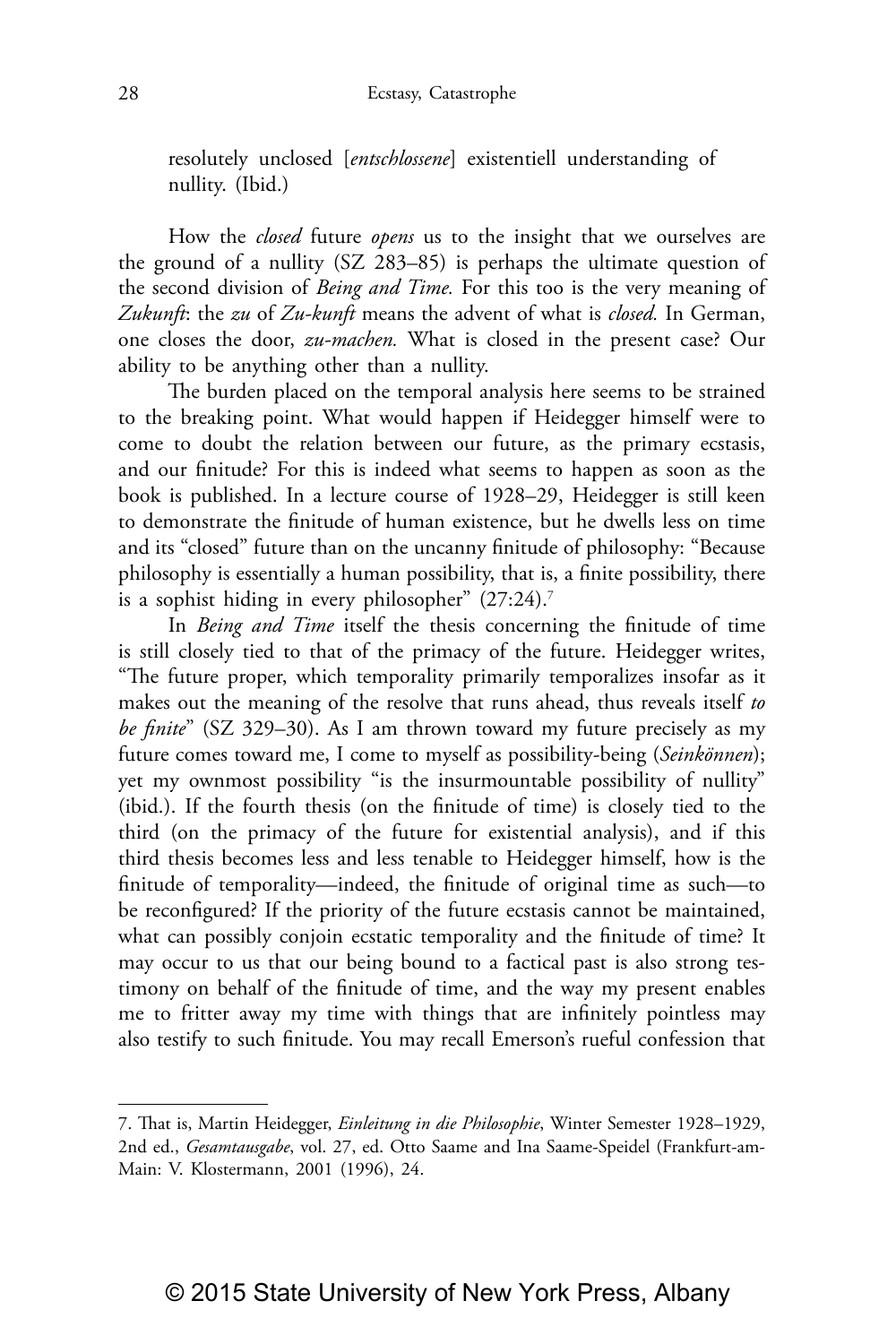the only demonstration of finitude we need comes when we correct our page proofs. Yet let us search for other testimonies, other witnesses. A key witness might be the very notion of ecstasy. Or perhaps that other word, used four times in *Being and Time* to describe the motion or the movedness of ecstasy, namely, *Entrückung.*

Let us examine the four appearances of the latter word, *Entrückung*, but not before asking again one of our preliminary questions: Whence the notion of *Entrückung*, sudden seizure or "rapture"? Could it be Augustine? Here again Heidegger does not reveal the source of his *Entrückungen*, either in terms of the verb *rapere*, "to seize," or the adverb *raptim*, "rapidly, suddenly," even though at one point he himself "translates" the German *Entrückung* with the Latin word *raptus.* When Heidegger refers to Augustine's *Confessions* in his 1924 lecture, *The Concept of Time*, he cites the passage from chapter 27 of Book XI, in which Augustine speaks of "the times that I measure in my mind," but he says nothing of *rapere*, *raptus*, and *raptim* in their many appearances throughout the *Confessions.* We know that in Heidegger's own education Augustine plays a key role: in a 1925 lecture course he explains that seven years earlier, that is, in 1918, he "stumbled across" the notion of *Sorge*, "care" or "concern," in Augustine, namely, as *cura* (20:418). As far as I know, however, there is no such attribution on Heidegger's part, no such "stumbling across," in the case of *rapere*, *raptus*, or the adverb *raptim.* In the Marburg lecture courses on "the phenomenology of religion," published as volume 60 in the *Gesamtausgabe*, in which Augustine plays a major role, there is talk of "sudden temptation," "sudden fall," and the equally sudden *kairotic* moment of grace; yet here too there is no explicit reference to *raptus.* This is surprising in the light of Augustine's *Confessions*, in which the suddenness of both the fall into sin and the upsurgence of a saving grace is what lends the text so much of its tension.

In chapter 15 of Book XI, Augustine is in search of the *fleeting* present of time; he notes that whatever can be called "present," no matter how minute, "flies suddenly out of the future into the past": *raptim a futuro in praeteritum transvolat.* This sudden flight can scarcely have escaped the notice of Heidegger the young phenomenologist—for whom, it is true, the care and concern of existence itself had not yet been expressly understood in terms of temporality. When, after those seven years have passed, he begins to sketch out *Being and Time*, and when, three years later, he refers explicitly to *raptus* as a word for the metabolic movement of time, it *must* be that both Aristotle and Augustine have been remembered.

If the key Augustinian reference to the temporality of the sudden is *raptim . . . transvolat* (XI:15), other uses of *rapere* in the *Confessions* are